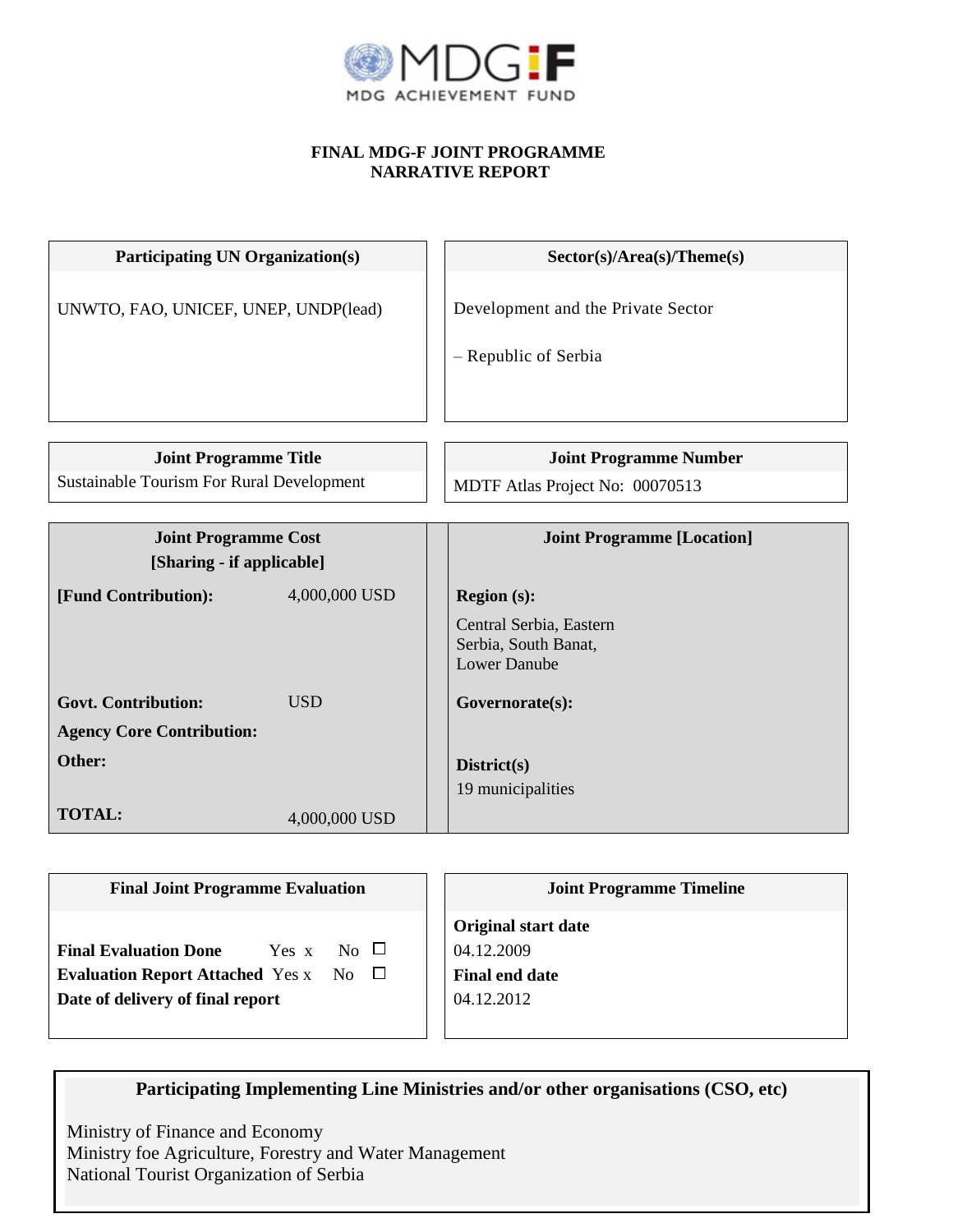## **I. PURPOSE**

a. Provide a brief introduction on the socio economical context and the development problems addressed by the programme.

Serbian rural economies face a number of challenges and opportunities in becoming more competitive and sustainable, requiring balance between agricultural production and other economic activities, environmental protection, and social development. In the past, rural development has focused on improving agricultural performance, increasing competitiveness, consolidating land and improving market orientation. More recent rural development policies focus on the integration of environmental protection principles in agricultural production and sustainable use of resources. Measures supporting the diversification of the rural economy in socially, economically and environmentally sustainable ways are needed for rural Serbia improve its quality of life, lower poverty and fight social and environmental degradation of natural resources.

Sustainable rural tourism is one of the key sectors with strong potential for diversifying Serbia's rural economy. In the past several years a movement has been developing toward sustainable rural tourism that counters the threats of unmanaged tourism. Sustainable tourism views tourism within destination areas as a relationship between host areas and their communities and peoples, tourists, and the tourism industry. In the past, the tourism industry has dominated this relationship. Sustainable tourism reconciles the conflicting interests between these three partners. In short, it minimizes environmental and cultural damage, optimizes visitor satisfaction, maximizes long-term economic growth, and balances tourism growth potential and the conservation needs of the environment.

In spite of economic growth over the past years, regional and rural-urban disparities, and social exclusion of vulnerable groups still remain concerns in Serbia. While poverty rate was reduced from 14% to 6.6%, it still remains twice as high in rural areas (9.8%) than urban (4.3%). The significance of this problem is compounded by the fact that 85% of Serbia's territory, 55% of the population, and 41% of its GDP comes from rural areas. Roughly 75% of the rural population is engaged in subsistence agricultural production (75%), with only an estimated 20% producing for markets. These statistics show that, while the Serbian economy is highly dependent on agriculture and the rural sector, many rural economies remain underdeveloped. While official unemployment Serbia-wide is 18%, in many rural regions it approaches 25% (unemployment at the villagelevel would certainly be significantly higher, while in urban municipal centers, lower). Women in rural areas are particularly vulnerable as they represent 74% of people engaged in a family business without being paid for the work done, usually in agriculture. Per capita GDP in most rural regions throughout the country is 70%-85% of the Serbia-wide per capita average.

In addition, the welfare of rural populations is also determined by access to services (e.g. healthcare, education and social protection), which implies that greater efforts are necessary to ensure rural development policy is fully cross-sectoral. Any rural development planning needs to take into consideration efforts that fully utilize existing resources. In this context, the human resources and infrastructure available within the education system in rural areas are of particular importance. Namely, village schools, having experienced a reduction in size over the past decades, mean that educated teachers, that are losing their jobs or have access only to parttime employment, represent an important resource that can be utilized for rural development. Along the same lines, village schools (usually located in the centre of village), have available space that can be used for rural development initiatives. Such measures are increasingly necessary and should help to reduce the migration of young people and the resulting loss of social capital from rural communities, as well as to provide economically and environmentally sustainable rural livelihoods.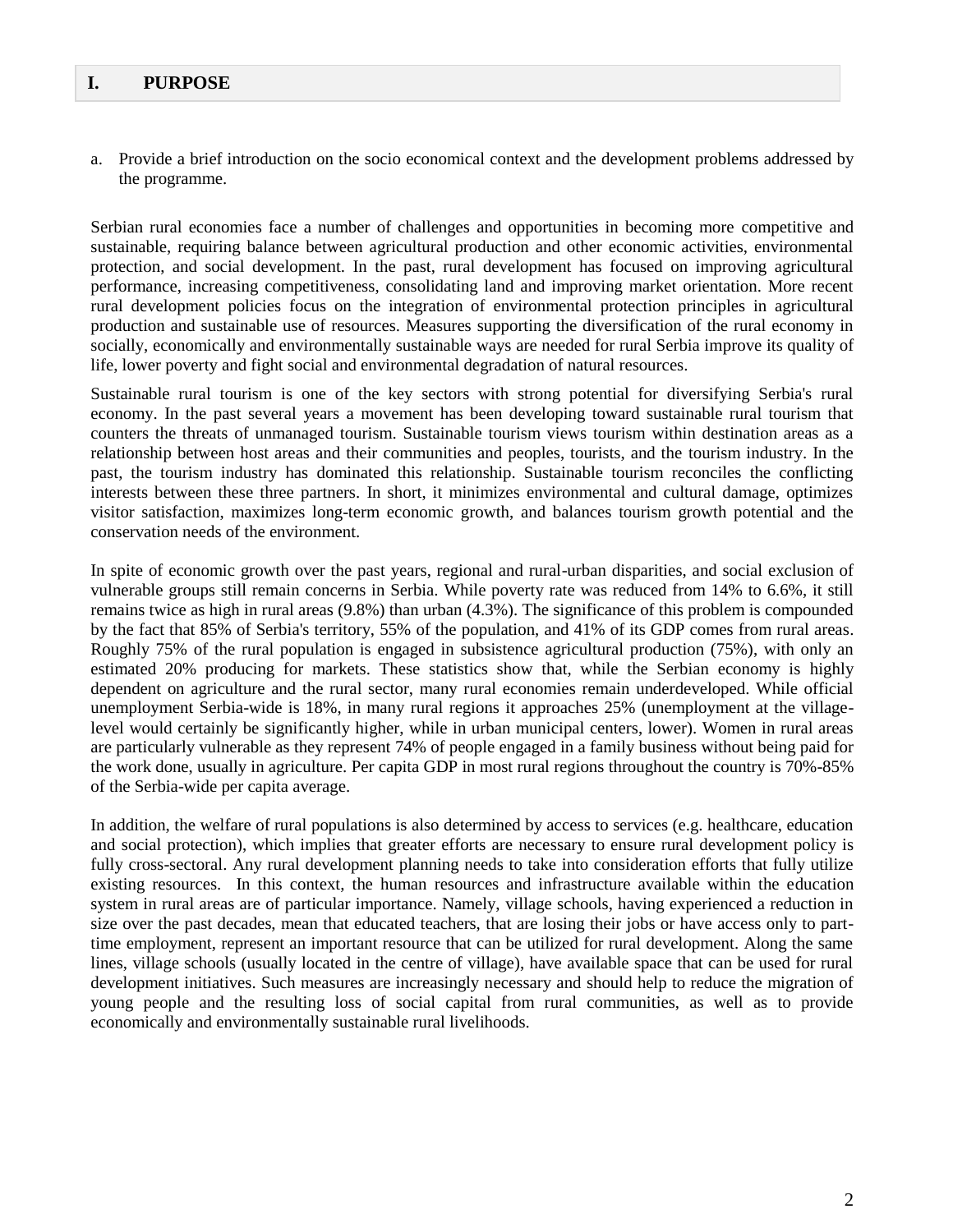b. List joint programme outcomes and associated outputs as per the final approved version of the joint programme Document or last agreed revision.

## **JP Programme Outcomes**

Outcome 1 (National Level):

Legal and policy framework for supporting diversification of rural economy through tourism is developed and contributes to achievement of Millennium Development Goals.

This outcome is intended to be implemented at the national level by supporting the Government to:

- Develop a National Rural Tourism Master Plan.
- Develop a National Rural Development Program.
- $\triangleright$  Provide guidance for public investments.

Related outputs:

**1.1.1. National Rural Tourism Master Plan:** Developed and submitted to the Government for approval by end of Year 1.

**1.1.2. Principles & Framework for Children-Related Tourism:** Define principles & framework for children-related tourism, including family-based tourism, school-focused tourism and youth (back-pack) tourism; and define measures that need to be implemented to stimulate the development of these types of tourism.

**1.1.3. National Study on Sustainable Tourism:** Provide environmental information for the development of the National Rural Tourism Master Plan, including recommendations following first draft of this Policy, within the first 12 months of JP.

**1.1.4 Assessment of the potential contribution of rural tourism to small farming sector and rural development in general:** Complete assessment in the first 6 months of JP, for inclusion in the National Rural Tourism Master Plan.

**1.2.1. IPARD National Agriculture & Rural Development Program (2010-2013):** Strategic guidelines for inclusion of rural tourism  $\&$  related activities to Axes 2  $\&$  3 developed, facilitating Serbia's access to EC IPARD Axis 2 & 3 funds.

**1.2.2. IPARD Life-Conditions Study:** Provide strategic input into IPARD with life-conditions so as to ensure integrated rural tourism development addresses issues of access to services (health, education & social protection) for children & women in rural areas.

**1.3.1. Public Investments toward Rural Tourism Master Plan:** Serbia public sector commits minimum \$75 million in rural tourism initiatives and supporting infrastructure in line with Rural Tourism Master Plan by end of JP.

**1.3.2. Public-Private Partnership Guidelines:** Functional guidelines for successful public-private partnerships developed and institutionalized, evidenced by completion of at least six PPP initiatives by end of JP.

**1.3.3. SIFT Network:** National focal point established for Sustainable Investment and Finance in Tourism (SIFT) Network.

**1.3.4. Investment Monitoring & Evaluation Strategy:** Formal process installed to feed lessons learned from Outcome 2 into public tourism investments.

Outcome 2 (Local Level):

Local rural tourism and support industries are better linked and organized; and local stakeholders' capacity is improved for delivering services and products in line with national strategies.

This outcome is intended to be implemented at the local and regional level, in four target regions, to provide support to local rural planning and destination development and management through:

- $\triangleright$  Tourist destination development.
- Diversification of the Rural Economy through Tourism.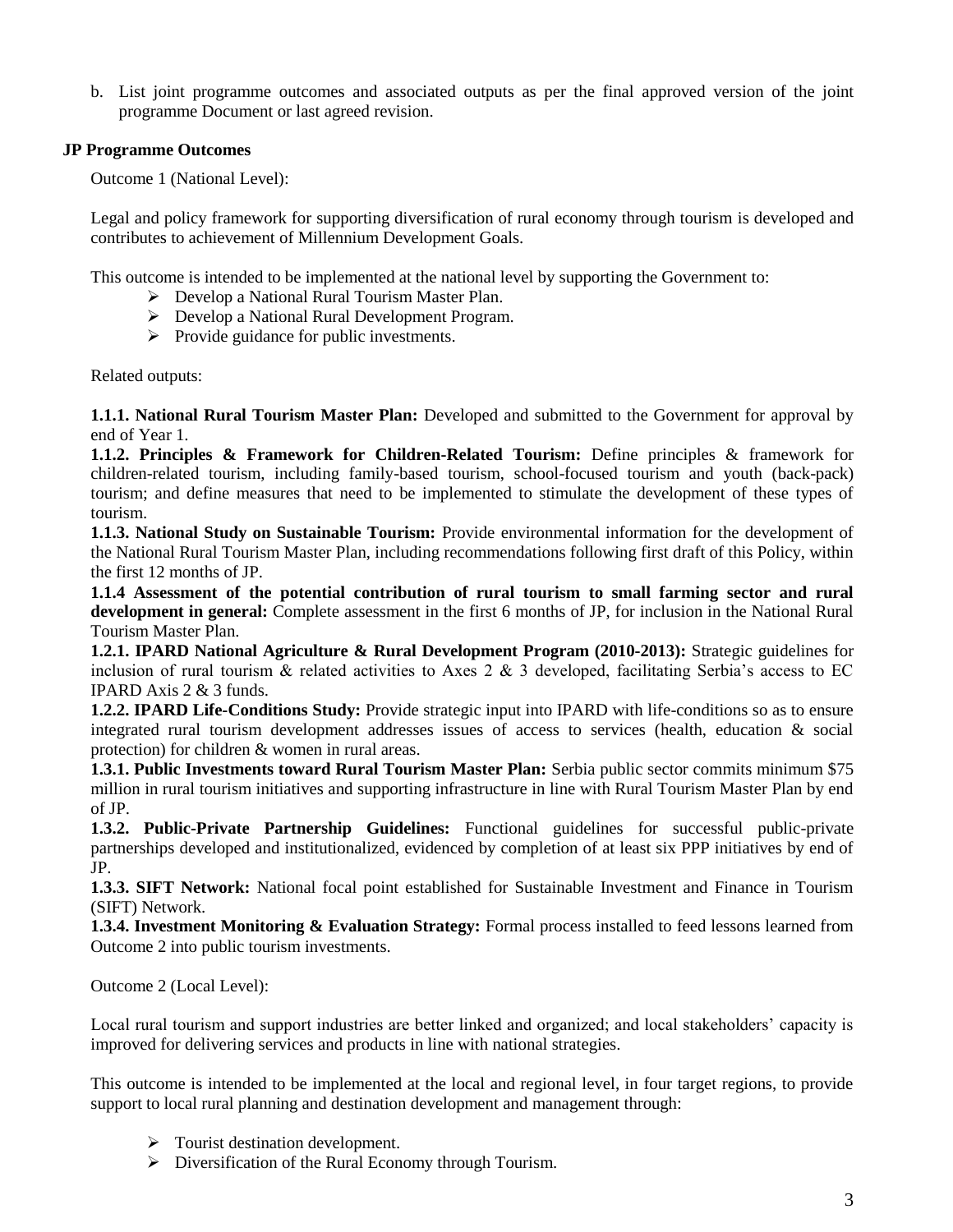$\triangleright$  Active Learning Tourism Investments.

Related outputs:

**2.1.1. Local Action Groups:** Capacity of public, private and civil society sector stakeholders strengthened to enable establishment of six Local Action Groups (representing 10,000-100,000 citizens) and develop local rural development strategies, by end of JP.

**2.1.2. Rural Development Network:** Capacity of national Rural Development Network strengthened in the target regions to lead development and facilitation of Local Action Groups, independently lobby for development initiatives and secure resources for regional development by end of JP.

**2.1.3. Local planning:** All 19 target municipalities have included sustainable rural tourism measures in local development strategies, by the end of JP.

**2.1.4. Organizational Capacity Development:** 500 men and women trained via 20 workshops, representing at least 50 different tourism and rural stakeholder entities trained on organizational subjects by end of JP.

**2.1.5. Marketing & Promotion:** local tourism stakeholders trained via 15 workshops on product development issues, marketing and promotion in Years 2 and 3 of the JP.

**2.1.6. Energy Efficiency & Alternative Energy:** 300 men and women trained via 12 workshops, representing at least 100 different organizations, architecture & engineering firms, construction firms, and public officials trained on energy efficiency and alternative energy technical matters and funding opportunities by end of JP.

**2.1.7. Rural Tourism-Oriented Networks:** Twelve groups of regional tourism-oriented producers and processors provide a common touristic offer (integrating local services and products) by end of JP.

**2.1.8. Product Development:** Local tourism stakeholders actively participating in Product Development discussions through the TGOs and are trained to become active stakeholders in Tourism Master Plan Implementation.

**2.1.9. Sustainable Resource Management:** 300 men and women trained via 12 workshops, representing at least 100 different tourism stakeholders in sustainable resource management by end of JP.

**2.1.10. Agriculture Quality Standards Training:** 600 producers, farmers and processors trained via 25 workshops in agriculture quality production and standards.

**2.2.1. Tourism Governance Organizations (TGOs)** in four regions (one per target region) established throughout JP through expert support, while engaging local stakeholders.

**2.2.2. Child-Related Tourism Supply & Demand:** Guidelines/standards for schools and tourism service providers catering for children submitted to the Ministry of Education for endorsement by the end of JP.

**2.2.3. Investment Forum:** One national investment forum organized in Year 2 of JP.

**2.2.4. Joint UN Fund for Sustainable Rural Tourism / Thematic window on Diversification of Rural Economy through Tourism:** 23 projects for developing rural tourist sites, products & services supported by the end of JP.

**2.2.5. Joint UN Fund for Sustainable Rural Tourism / Thematic window on Tourism Destination Development:** Basic tourism services, Development of attractions, specific niche products and tourism clusters in target regions enhanced, in the last two years of JP. (Average project investment \$10,000)

**2.2.6. Joint UN Fund for Sustainable Rural Tourism Fund / Thematic Window on Active-Learning Tourism Investments:** 20 tourist sites developed through 8 child- , family-, and school-centered tourism competitions organized (4 per year, 2 in Lower Danube region due to higher number of municipalities; top 3 awards per competition).

c. Explain the overall contribution of the joint programme to National Plan and Priorities

The Joint Programme was aligned to the outcomes of the United Nations Development Assistance Framework (UNDAF) for Serbia, namely "Sustainable development plans that effectively responds to the needs of people, communities and promote rural development".

FAO component of the UNJP STRD have contributed to effective change of the national Rural Development support planning and programming of rural tourism development through providing inputs for the National and IPA Rural Development plans and studies on possible contribution of rural tourism to development of small farming sector and rural development in general. FAO have worked on establishment of synergy between diverse line ministries and their sectoral development strategies for designing efficient and harmonized policy frame for financial support to the rural tourism sector. FAO have devoted its resources to understand and develop support policies for assisting small farming sector and therefore contributed to the overall national strategy for eradication of poverty which is in Serbia rural phenomena and creating employment opportunities as the most important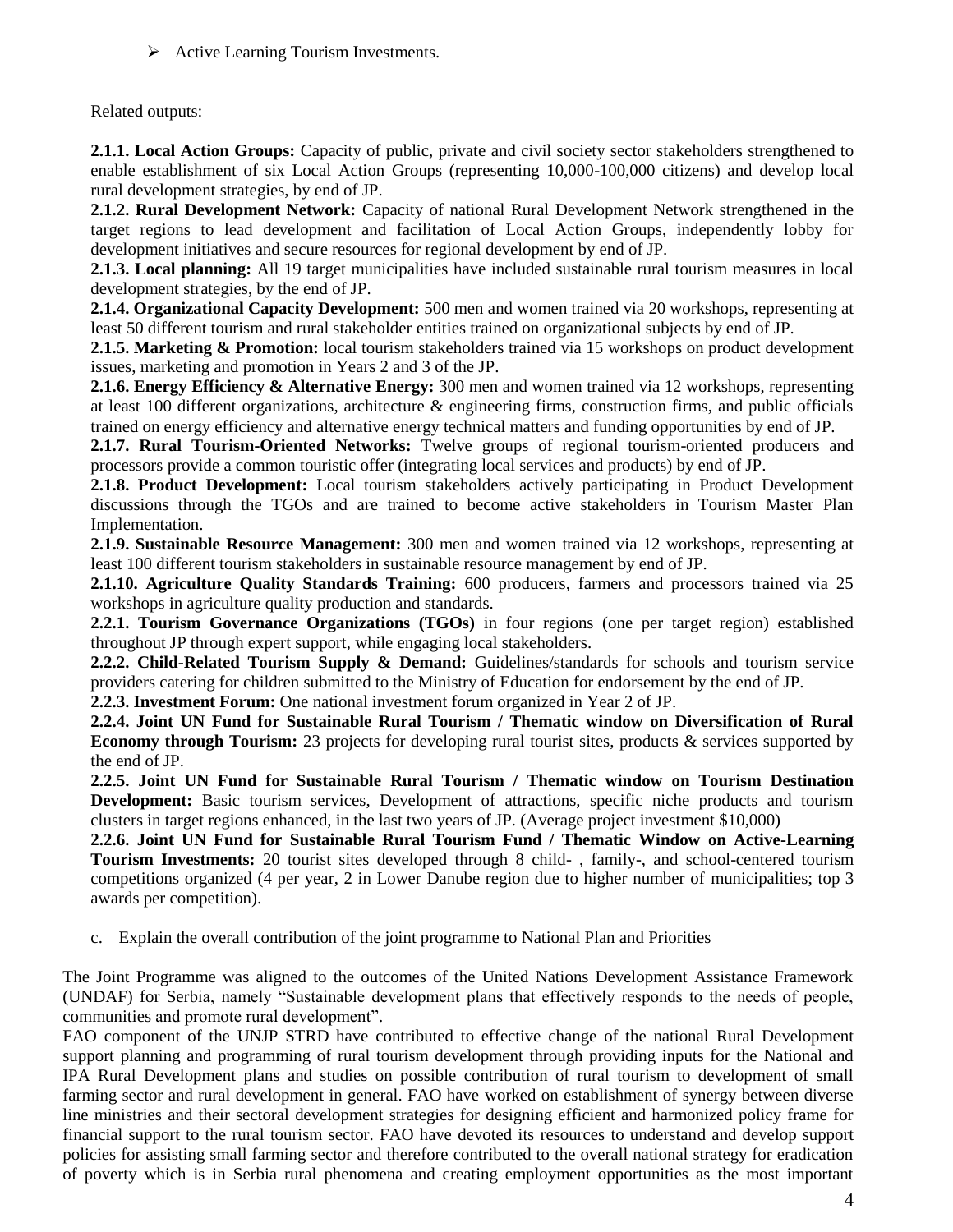Millenium development goals adopted by Serbian Government. Also UNJP STRD have contributed to better understanding of SIFT concept as well as LEADER approach.

d. Describe and assess how the programme development partners have jointly contributed to achieve development results

FAO have mainly cooperated with the line ministry responsible according to the Law on Government for its main topic of interest – agriculture and rural development – Ministry of agriculture, forestry and water management MoA (during 2011 it was Ministry of agriculture, forestry, trade and water management). The main topics of this cooperation were creation of national rural development support policy and building of institutional inter-sectoral support to rural and development of rural tourism. The other topic covered was cooperation for disbursement of grants in line with developed rural development support policy which included also capacity building for processing IPARD like support and direct exercising management of grants. MoA have also provided participants of working group FAO for quality – officers responsible for diverse aspects of support to agriculture and rural development such as officers from the MoA quality group and officer responsible for all 3 axes of rural development support to investments, which were responsible to work with FAO team and FAO experts in conducting diverse assessments and creating demand driven training programs and rural development support measures. The active participation in FAO activities was also provided through officer in charge for rural development network which was participating in capacity building planning and activities conducted on the field with this network. Finally, MoA have provided possibility for coordination of FAO activities with on-going projects in rural development and work with officers which were employed to make synergy between activities (STAR project components, AVALON project on agro-environment etc.). As a result, the part of the rural development policy which is provided through measures of the axis 2 which were developed by FAO team were done in coordination with AVALON guidelines, HNVF typology and results of the component 3 of the STAR project which have exercised some of measures. FAO team have also provided inputs from its work on capacity building for establishment of partnerships and strategic planning to the EC project team introducing LEADER concept in the MoA. This partnership was later continued by UNDP introducing activities concerning establishment of LAGs.

FAO have cooperated also with the Ministry of economy and regional development – MERR (later in 2012 Ministry of finances and economy) in designing and conducting culinary trainings. Representatives of the MERR and TOS were invited to participate in trainings, monitoring activities and FAO quality group.

Joint Programme, in cooperation with Ministry of Economy and Regional Development have jointly organized First Serbian Investment Tourism Forum. This forum had undergone a severalyear preparation through the process of adopting relevant laws and regulations, improving tourism infrastructure and representing Serbian tourism abroad

Since UNWTO is a non-resident agency, it was fundamental to develop strong partnerships both with national and UN partners for the successful implementation of project activities. In terms of national partnership, this was extremely strong and successful. At all stages of the project, MFE were the main partner and owners of UNWTO's outputs ensuring that the Rural Tourism Master Plan was aligned to national tourism and rural development policies and strategies; the Tourism Governance Organization activity was re-oriented towards establishment of a Rural Tourism Task Force at the request of the MFE, and, capacity building activities were undertaken under the aegis of the Rural Tourism Task Force. Where NTOS was concerned, the partnership was also equally strong and successful since they implemented the UNWTO grants scheme. Through their intervention and joint implementation of UNWTO activities, MFE and NTOS strengthened their partnership and visibility with local tourism organizations and rural tourism stakeholders.

In terms of inter-agency partnership, this was also strong. All other agencies participated in the formulation of the Rural Tourism Master Plan – providing inputs and studies which fed into the document. UNICEF provided technical assistance and support to UNWTO for the child tourism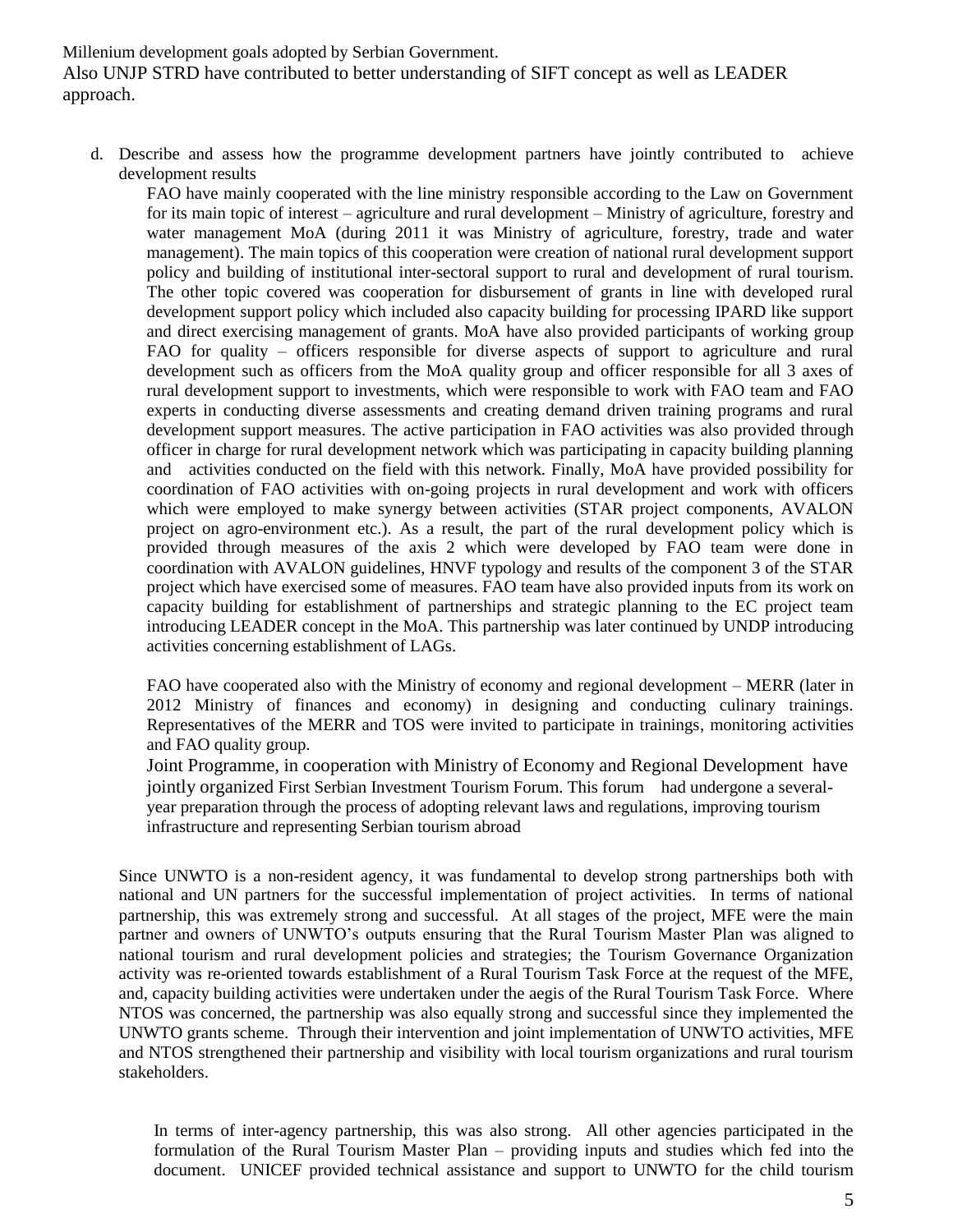component of the Master Plan and, in turn, UNWTO provided some support for the organization of study tours organized by UNICEF. UNEP provided information based on environmental review and provided inputs to strengthen environmental sustainability aspects for the Rural Tourism Master Plan. UNDP and FAO also provided inputs into the Rural Tourism Master Plan and UNWTO provided support to UNDP's organization of the investment fora.

The creation of the PIU and the fact that all PIU members worked in the same office went a long way to ensure development of partnerships and synergies in the implementation of project activities and good and effective communication.

# **II. ASSESSMENT OF JOINT PROGRAMME RESULTS**

a. Report on the key outcomes achieved and explain any variance in achieved versus planned results. The narrative should be results oriented to present results and illustrate impacts of the pilot at policy level)

## OUTCOME 1

A comprehensive strategic document was produced by UNWTO and approved by the Government of the Republic of Serbia on November 3. 2011 which will guide the future development, marketing, promotion and management of the rural tourism industry in Serbia over the coming decade. The Master Plan determined that rural tourism has a critical role to play in the development of tourism in Serbia and a leading role to play in the diversification of the rural economy and as a mechanism to reduce poverty, improve the quality of life, preserve cultural heritage and protect the environment. The Master Plan is based on a careful strategic analysis of Rural Tourism in Serbia and includes a detailed Action Plan and Implementation Plan prioritising the activities which need to be undertaken on an annual basis according to the different programmes identified, i.e. Governance System; Rural Activities Product Development (and special focus on Child and Family Tourism); creation of Man-made Facilities (o extend the stay of tourists and reduce seasonality); Accommodation; Human Resources; Environmental Sustainability; and Infrastructure. . Moreover, the Master Plan identifies the roles and responsibilities of key players and provides orientative budgets. The Rural Tourism Master Plan was formulated in an extremely consultative manner:

- a. Extensive meetings and consultations with MFE, NTOS and other stakeholders (especially rural tourism stakeholders including women in the four target regions);
- b. Meetings with 19 municipalities of Serbia (total municipalities of the 4 target regions);
- c. Site visits;
- d. Survey with 106 Local Tourism Organizations of Serbia;
- e. 588 surveys to visitors in rural areas of Serbia;
- f. UN agencies' inputs (UNDP, UNICEF, FAO, UNEP) and
- g. 5 workshops organized on national level

The Master Plan is national in scope with focus on four priority regions of the project: Central Serbia, Eastern Serbia, Lower Danube and South Banat. The English and Serbian versions of the documents are available on the MFE and MDGF websites.

Striving to help establishment of the sustainable link from the field to the fork, FAO have established effective program activities within UNJP Sustainable tourism for rural development to promote improved adherence of food producers/businesses to international recommendations on good practices in food safety and quality at all stages of the food chain, and conformity with market requirements. The activities have included:

**- Provision of conditions for strong investments support** to rural tourism development through adequate rural development policy

**- Strengthening extension and knowledge transfer systems** for rural households dealing with tourism and/or producing food and shaping valuable rural environment

**- Supporting struggle for achieving sustainability of small-farming sector** through better networking of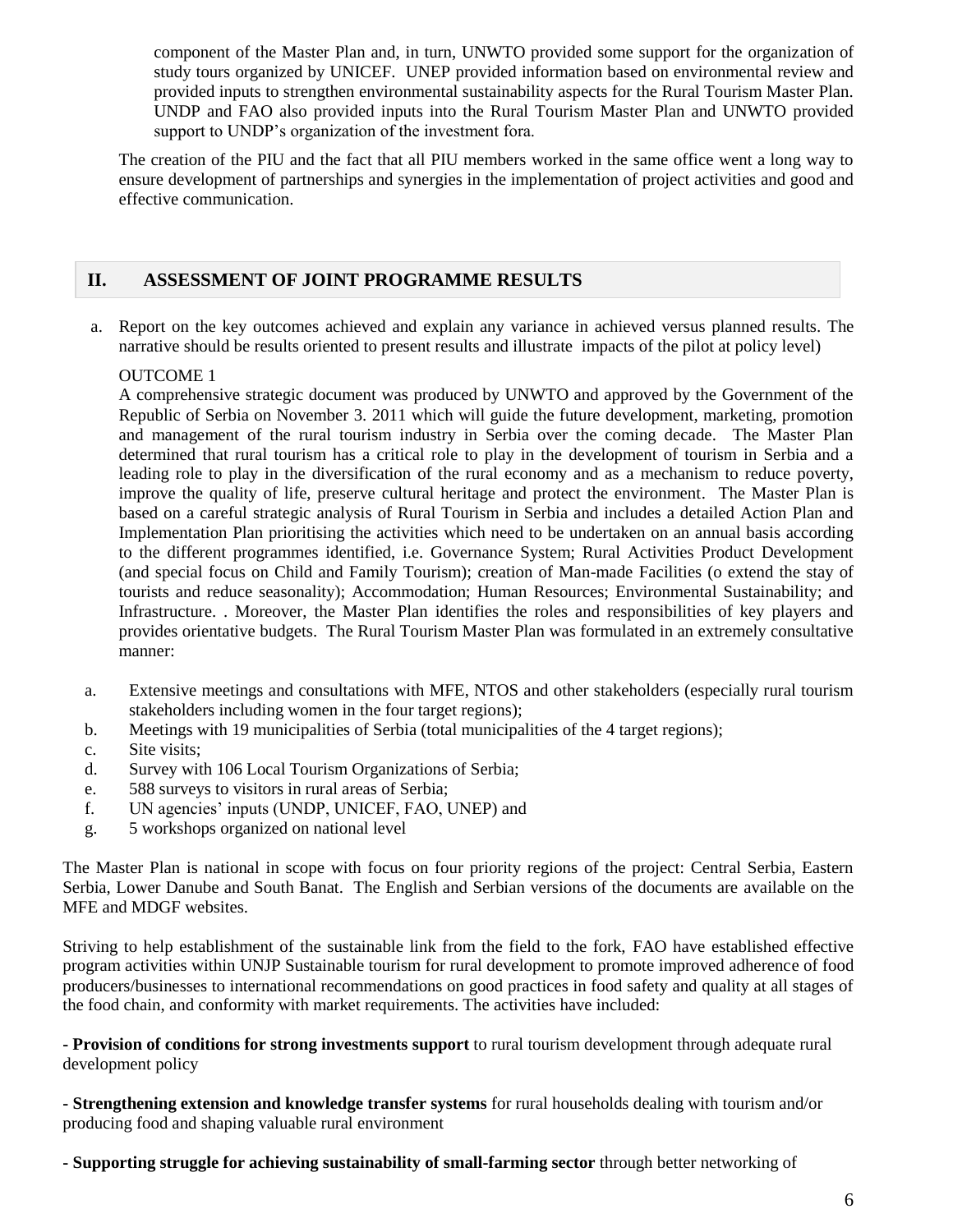primary food producers and processors with tourism services providers

Providing conditions for modernization of agriculture households to meet food quality and safety standards for increasing income in rural areas and contribute to increasing competitiveness of the local rural tourism offer. "The FAO for quality" (quality food value chain for a successful rural tourism serial) was the line of trainings, mentoring and coaching on different subjects which was provided to those households having the interest for combining local products and services provision in targeted rural areas with the most prospect in rural tourism development due to attractiveness of their natural and cultural tourism. "FAO for quality trainings" were provided on HACCP, GGAP including basics of organic agriculture, food processing in households, gastronomy standards, marketing, strategic planning, project proposal writing, fund rising, branding of products and regions including information on possible introduction of various external certification schemes and development of own brands. Capacity building was supplemented through organized study tours for learning about rural development support in Croatia and success stories in the regional and rural development in EU for farmers, National rural development network members and representatives of national rural development council.

For the FAO interest for the development of tourism in rural areas is direct – provision of markets for agriculture – on and off farm, elevation of poverty for small scale farmers and rural population in general, through provision of additional on-farm income through adding value to primary production and employment for surplus of its labor and available facilities. Development of tourism is seen as an incentive for improvements in agriculture production, procession and serving of food, introduction of modern standards including promotion of high quality foods, food safety issues etc. which are hard to happen on small scale farms due to high costs. Introduction of tourism in to the fragile Serbian rural economy fabric is giving chance for more consistent introduction of sustainable, "ecological" farming practices and farming as an environmental service, which helps rural areas keep and employ qualified and younger labor force. For tourism as an economic branch, from the other side agriculture and farming is not just a source of necessary food, but also source of attractive activities and creator and shaper of attractive rural environment, landscapes and biodiversity which are helping diversify offer. Tourism from the other side, keeps that environment alive, since interest of local community to maintain its attractive traditional look have the concrete value."

On the National level UNJP STRD FAO Component have provided support to rural development policy planning, support to National RD Council, its establishment and Capacity Building and support to rural tourism master planning. Analytical background and IPARD measures of axis 2 and 3 were developed along with inputs for Master plan for rural development inputs.

The work under this Outcome, related to UNEP component, focused on: Creation Study to assess capacity by collecting and using locally available environmental information/data; Identify potential impact of National Rural Tourism Master Plan by examining: i) potential impacts on ecosystems from proposed options; ii) energy consumption & efficiency; iii) buffer zone management; iv) other environmental impacts; Identify organizations and/or individuals to a National Environmental serve as SIFT focal point; Provide training to focal point on benefits and expectations as member of SIFT network; Engage SIFT network to share best practices, match destination demand with financial resources, & build network capacity. National Environmental Study provided inputs (with focus on environment) for the development of National Rural Tourism Master Plan. This study was produced in the form of Rapid desk study and included: topography, geology, morphology and landscape analysis, soil characteristics, climate characteristics, data on hydrology and ground water, biodiversity characteristics, information of protected areas and environmental pollution.

In particular, UNEP mainstreamed sustainability into tourism development investments through the SIFT network. Its role was to i) develop and share best practices in tourism investments; ii) match demand for sustainable tourism products in developing country destinations with financial resources; and iii) provide network members with research, capacity development, publications and workshop and event opportunities. UNEP facilitated Serbia's membership in SIFT by identifying the National Corporaton for Tourism Development as the focal point. Stakeholders in Serbia was benefit through SIFT best practices, resources and access to its investment network. The training seminar on mainstreaming investments in sustainable tourism development for local stakeholders including environmental groups, private/tourism sector, and local authorities has been organized. The workshops gave recommendations and proposals for future investment interventions and plans regarding sustainable economic/tourism development in the region.

The Joint Programme contributed to the development of study that analyses how Serbian investments and policy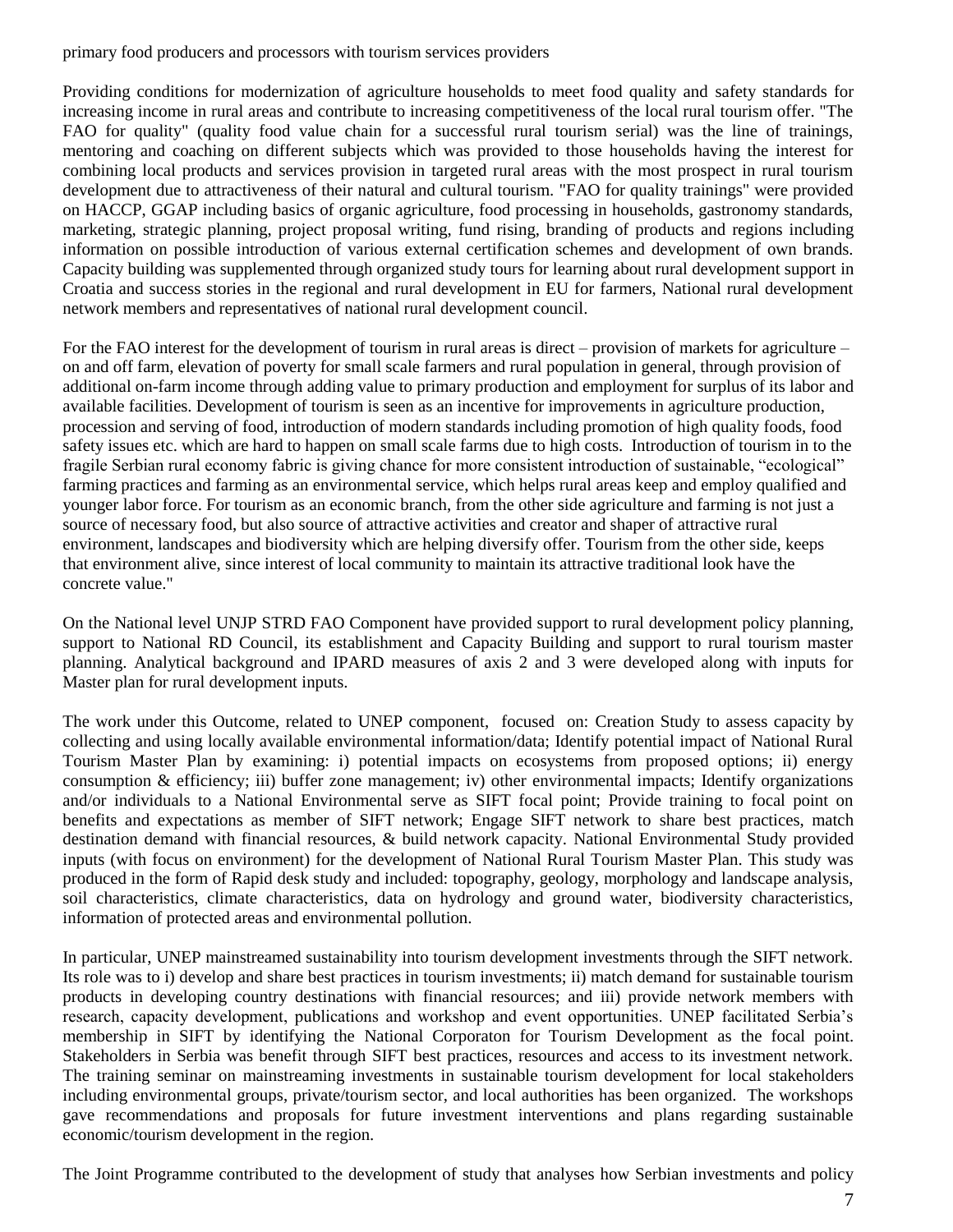reforms provide the mechanisms and the financing for the reconfiguration of businesses, infrastructure and institutions, and the adoption of sustainable consumption and production practices. The subject of this study was to present the investment climate in Serbian tourism, primarily from the perspective of potential investors, but also from the perspective of all other stakeholders in tourism. After examining the current status of realized infrastructure and tourism projects in the tourism of Serbia, study provided policy proposals based on which the tourism in Serbia should be developed.

Advocacy and communication strategy which was developed within this JP informed policy decisions on investments in the tourism sector, including web portal for available tourism investments opportunities. This strategy helped in raising awareness and defining of the key priorities that are to be addressed by the policy makers.

Environmental conservation is perhaps the most challenging and potentially taxing issue with respect to tourism development, and particularly rural tourism. The obvious goal for the development of tourism initiatives is to attract or increase the number of visiting tourists. With this goal naturally comes with increased exposure of nature to human activity, as well as in many cases, new construction and development to increase access to destinations, improve attractions, develop infrastructure, and add a level of tourism-support offerings and services. According to UNEP, environmental sustainability must go hand in hand with rural development. In this JP, UNEP worked with project applicants to incorporate environmental requirements and reviewed all key documents and outputs to ensure that potentially negative environmental impacts are mitigated and proposed potential positive impacts that can be included in design.

One of the greatest achievement of the UNEP component is an increase of visibility of sustainable tourism concept, as well as use of SIFT concept in strategic documents and transfer of outputs to the local level through capacity building and information campaign.

**The National Rural Tourism Master Plan** which was developed in collaboration of UNWTO and other 4 UN agencies participating in the Joint Programme (UNDP, UNFAO, UNEP and UNICEF), 3 national partners (the Ministry of Economy and Regional Development, the Ministry of Agriculture, Trade, Forestry and Water Management and the National Tourism Organisation of Serbia) and numerous local stakeholders, has been **adopted by the Government**.

This document, consisting of the Diagnostic Report, Strategy, Action Plan and Implementation Plan, is a framework for the development of rural tourism in Serbia.

#### **The Master Plan's special focus is child and youth tourism with educational component, so it offers a range of models for its development**.

The cooperation between UNWTO and UNICEF (Tourism and Leisure and Education Forum) resulted in

- the study on demand for school, child, youth and family tourism, incorporated in the Diagnostic Study,
- the potentials for child and youth educational tourism, incorporated in the Diagnostic Study,
- the examples of best practices in child related tourism, incorporated in the Benchmarks,
- and
- the framework and measures for stimulating child and youth related tourism incorporated in the Strategy and the Action Plan.

The documents developed later throughout the JP are based on the findings and the guidelines from the Master Plan.

The work under this Outcome, related to UNDP component, focused on Identification of public, private and external resources that can leverage one another in rural tourism initiatives, engagement with all relevant line ministries to promote public investments that are in line with Rural Tourism Master Plan and environmentally sustainable; creation of strategy guidelines for securing and leveraging public-private partnerships; capacity building process for target group of public decision-makers and private investors and Support and monitor PPP initiatives in rural tourism..

Analysis of the public budget lines that refer to tourism in order to track trends in the last 4 adopted budgets, budget revisions and expenditure reports (for 2008, 2009, 2010 and 2011) for the Republic of Serbia, Autonomous Province of Vojvodina and selected public enterprises was done. The objective of this analysis was to inform policy-making regarding the diversification of rural economy through development of tourism.

Publication on Public private partnership in rural tourism was completed. This publication is meant for local authorities, entrepreneurs and civil society organization engaged, in rural development. The JP organized training programmes for decision-makers in the finance sector at both the national and local levels. Participants included officials from the National Tourism Development Corporation. The JP supported eight PPP initiatives through the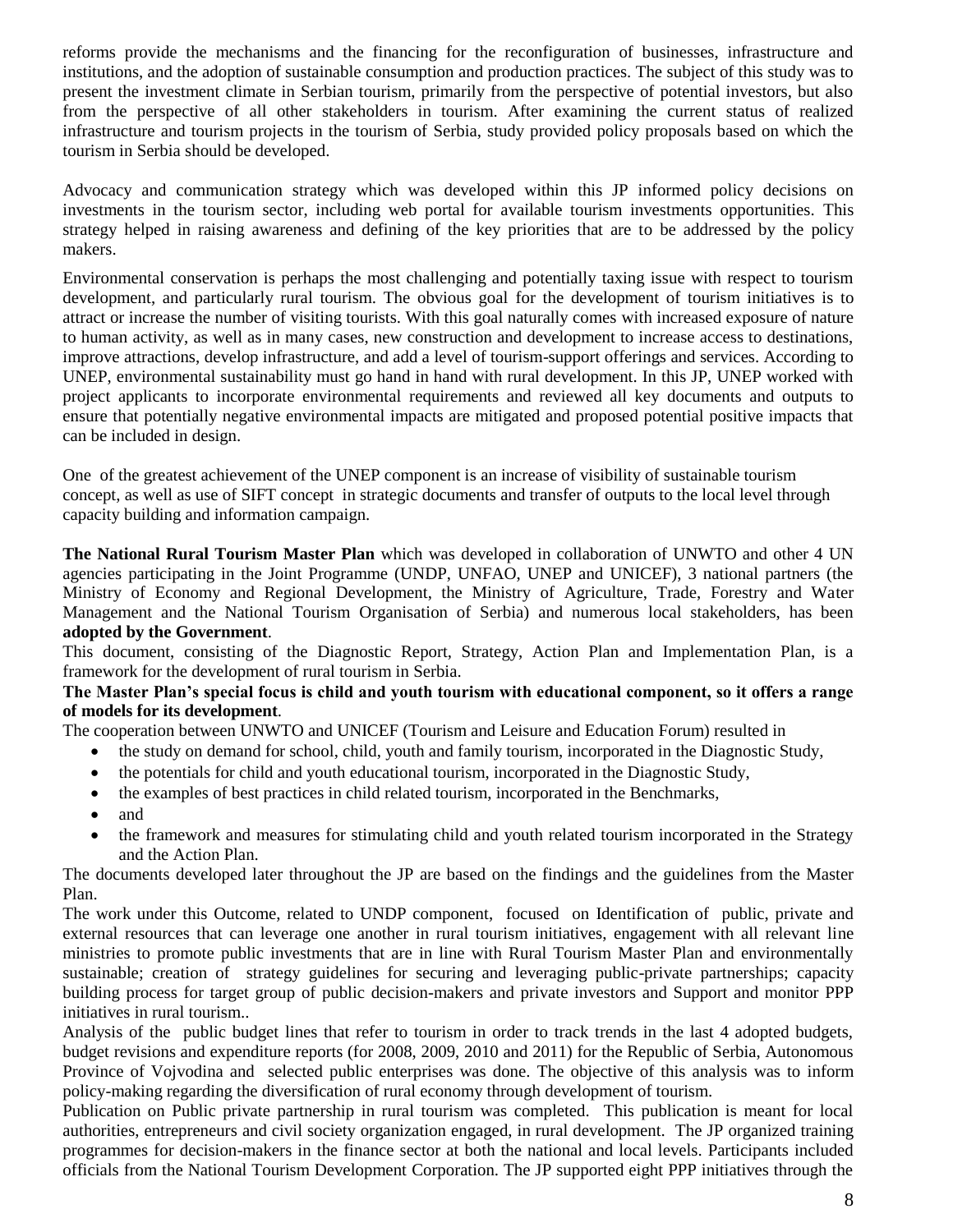grant scheme, across both grant scheme activities. This support went to Municipalities, local tourism offices (LTO) and to rural tourism providers, and partnerships between public, civil and private sectors in four regional stakeholder groups were fostered through all projects granted within the grant scheme.

Evaluation of Call for grant proposal process within the JP Sustainable tourism for rural development was done. Monitoring indicators was proposed.

OUTCOME 2

#### **Capacity development**:

Following on the recommendations of the Rural Tourism Master Plan and the recommendations of the Rural Tourism Task Force (please see below for more information on the Task Force), capacity building programmes were organized based on surveys carried out with stakeholders as well as on an assessment of the main capacity needs of the rural tourism sector. The programmes focus on marketing and promotion of rural tourism; conceptualization and formulation of project proposals for funding by donors and banking/financial institutions (so as to have access to funds to improve the quality of rural tourism services and facilities); and, development and implementation of a voluntary scheme for upgrading quality services in rural tourism with the introduction of a labelling mechanism. All training programmes resulted in the production of Manuals/Guidelines in Serbian and English which will be posted on the MFE and NTOS websites upon conclusion of the programme. Technical and capacity building assistance was also provided to NTOS on the development of selection criteria to showcase rural tourism best practices through an informative brochure. Approximately 160 stakeholders from local tourim organizations, municipality representatives, government officials, rural households, rural tourism service providers and NGOs participated in a series of six trainings which was based on the draft versions of the Manuals/Guidelines. The participants provided valuable inputs which were integrated in the final versions of the Manuals/Guidelines on marketing and promotion and formulation of project proposals. In the case of the capacity building programme for project formulation, training was provided under a Train-the-Trainer programme so as to build up a pool of national expertise which can replicate this training under the overall framework of the Rural Tourism Task Force. All training was organized in second part of November and in first part of December 2012. 2.2. The participants at the marketing training have enhanced awareness on the importance of creating partnerships to carry out promotional activities. They fully understand the importance of promoting products that are in line with the expectations of the demand, such as authentic products and experiences. They have also enhanced capacities to undertake "low cost" marketing actions (such as on line marketing and social media), to negotiate with tour operators and to participate at tourism fairs, etc. The participants at the training on project proposals formulation have strengthened their knowledge of EU funds and improved their skills for preparing project proposals for EU funding within the framework of the new phase of pre-accession funding (2014-2020), as Serbia becomes a candidate country. It is expected that opportunities for funding will be available in the field of regional development, human resource development and rural development. The participants at the trainings on quality services have enhanced knowledge on the existing European best practices and quality criteria for rural accommodation providers. They are also fully aware that upgrading the quality of services is a continuous and voluntary task and look forward to participating in a voluntary scheme for upgrading quality that could enable them to obtain a label and thus enhance their marketing opportunities.

## **Destination Development and Management**:

a) Tourism Governance Organizations: During the formulation of the Rural Tourism Master Plan, the MFE stated its desire that no new entities or governance bodies be created - rather, governance mechanisms should be developed within existing institutions to enhance the overall development, management and promotion of of Serbia as a rural tourist destination. With the aim to avoid the duplication of responsibilities between the existing organizations in Serbia (MFE, NCTD, NTOS, RTOs, LTOs, DMOs and Municipalities), technical assistance was provided to MFE on rural tourism governance mechanisms which led to the establishment of the Rural Tourism Task Force in June 2012 within the Department for the Promotion of Tourism Products, Market Research and International Cooperation of MFE. Recommendations were also made for the formation of a Rural Tourism Monitoring Group (advisory group at the senior political level) but this has yet to be established. The Task Force comprises 6 staff and serves as a facilitator and coordinator between the Ministry, NTOS, regional and local authorities as well as private sector for the implementation of the Rural Tourism Master Plan. An Action Plan was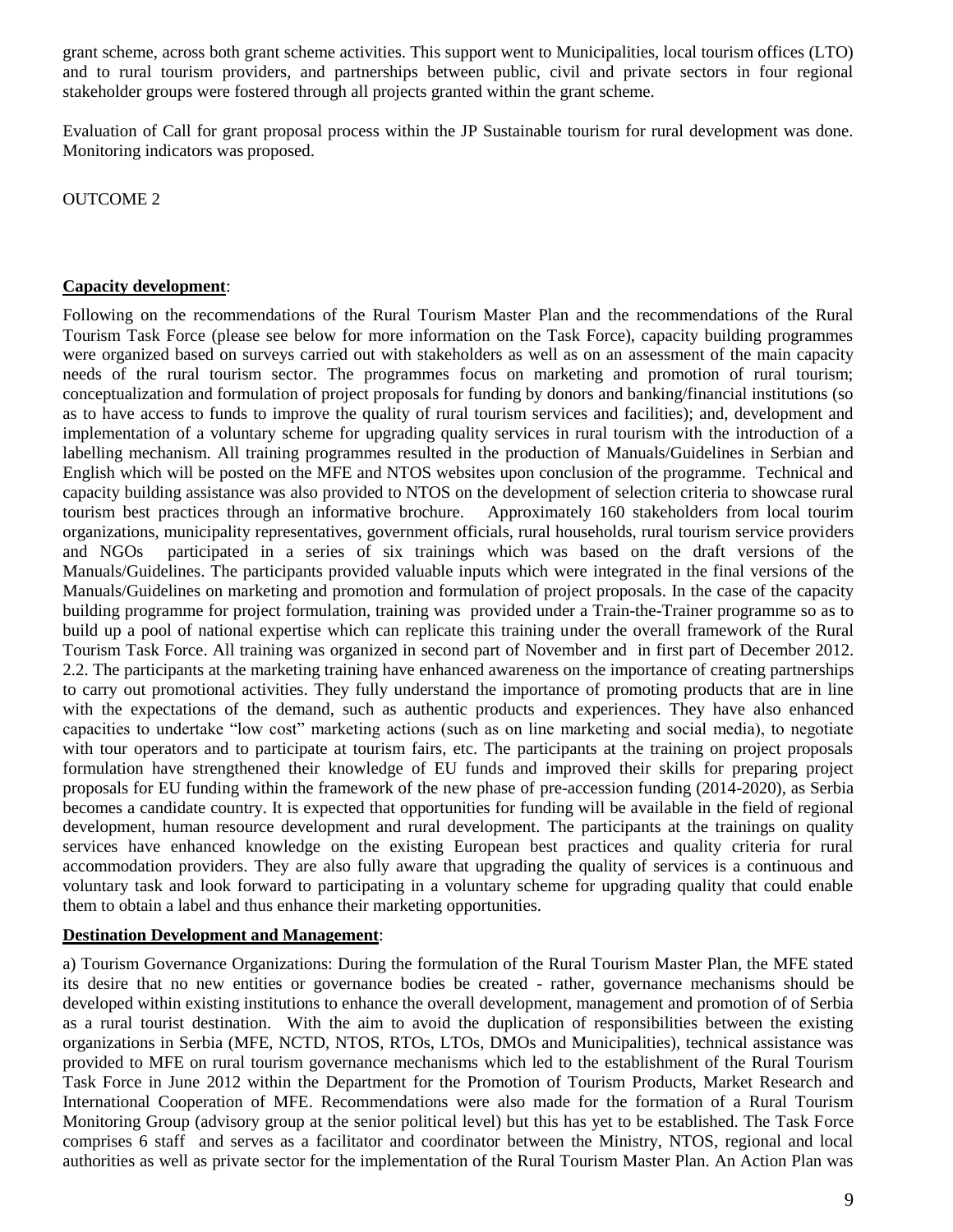developed and adopted by the Task Force which highlights the main activities to be carried out in the short term – these focused mainly on disseminating the Master Plan at a national, regional and international level through the organization of workshops (between September to December 2012, ten events were organized), conducting surveys with stakeholders to identify their main needs and concerns including capacity building needs which served the basis for the training programmes identified in 2.1 above; building of partnerships and regular communication channels with stakeholders including LTOs, and, Chambers of Commerce and implementation of the training programmes on marketing and promotion, quality guidelines and formulation of project proposals. oreover, recommendations for actions to be taken over the medium to long term were also provided. Moreover, recommendations for the medium to long term were also provided – the idea being to facilitate the implementation of the Rural Tourism Master Plan on a phased basis in line with the major recommendations of the Master Plan and national development objectives.

As mentioned previously, all the training programmes referred to in 2.1. above were were conceptualized based on the results of the surveys carried out by the Task Force and were organized in collaboration with them.

b) Grants Scheme: UNWTO participated in the joint Call of Proposals to award grants which was undertaken in August 2011 in collaboration with the other UN partners.

In consultation with the MFE, NTOS, other UN agencies, tourism organizations, municipal authorities, NGOs and private sector, UNWTO developed a Grants Scheme for rural tourism stakeholders within the Thematic Window on Destination Development. It was jointly decided that the Grants Scheme would target households, independent rural dwellers, private entrepreneurs, companies and organisations whose enterprise is or will be part of the one of the Rural Tourism Clusters identified within the Territorial Development Strategy of the Rural Tourism Master Plan. Moreover, and since the majority of individuals interested in the grants did not have the experience to make the applications on their own behalf, 3 workshops for the officers of LTOs and potential applicants in the target regions were organized to familiarise with the procedure to be followed for grant applications and, in the case of LTOs, to enable them to provide support to the different applicants in the formulation of their project proposals. Approximately 90 participants attended workshops. The objective of the UNWTO-supported grants was to support rural small and medium enterprises in improving the quality of their products with the objective to increase the flow of tourists and tourist revenues to the priority regions of South Banat, Lower Danube, Central Serbia and Eastern Serbia through (i) improved quality of services and facilities in the rural tourism offerings, (ii) improved competitiveness, as well as (iii) the stimulation of mini clusters with expanded and convenient accommodation, products and things to do and see. UNWTO approved a total of 37 grants worth USD 200,194 (out of a total of 136 applications received) which support a wide variety of projects including improved facilities in rural accommodation; improved traditional food preparation mechanisms; support of rural agricultural initiatives such as honey-making associations; improvements related to the development of tourism products such as bird-watching, pedestrian trails, mapping of routes; as well as information and promotion material such as brochures, website development, stands, signage and storyboards, etc. A total of 36 grants were implemented successfully. 19 beneficiaries have improved facilities: toilets and accessible toilets, heating systems, water mills, pipes, rooms, paths, resting points, signage, conference rooms, fences, ; 10 beneficiaries have new marketing materials such as brochures, catalogues, mobile stands and websites [\(www.togm.org.rs,](http://www.togm.org.rs/) [www.vrsacturizam.rs,](http://www.vrsacturizam.rs/) [www.gorskikonak.com,](http://www.gorskikonak.com/) [www.tookladovo.rs,](http://www.tookladovo.rs/) www. topozarevac.rs); 7 beneficiaries have new equipment and are selling new products: packaged honey products, packaged cherry products, pottery souvenirs, warm food cooked in an oven, rental of pedal boats and bikes, sports facilities, cold drinks with an ice machine, etc. Unfortunately, one beneficiary utilised the funds for alternative refurbishments than originally approved which is why this grant was considered unsuccessful i.e. improvements were made to facilities but were not in line with the original approved grant application.

The service providers at targeted destinations are more advanced in service providing, they also offer higher quality services due the fact that many of them received grants for small infrastructural improvements (bathroom renovation, building of toilets, etc.). These types of grants contributed to the extension of the tourist season - for example, the installation of heating systems in renting rooms, or development of new tourism products which are available all year-round. The destinations have more diversified tourism offers and their products are more visible - for example, biking and hiking trails have been improved (there is more and improved signage, resting points have been built, support-service systems established, guided tours-programs developed, etc.), boat renting at the lakes, gastronomy trails marked, accessibility to localities improved. Various databases on destinations have been updated and the accessibility to rural tourism information is more user –friendly and easier.

Community stakeholder capacities to conduct rural tourism activities have been strengthened but there is still need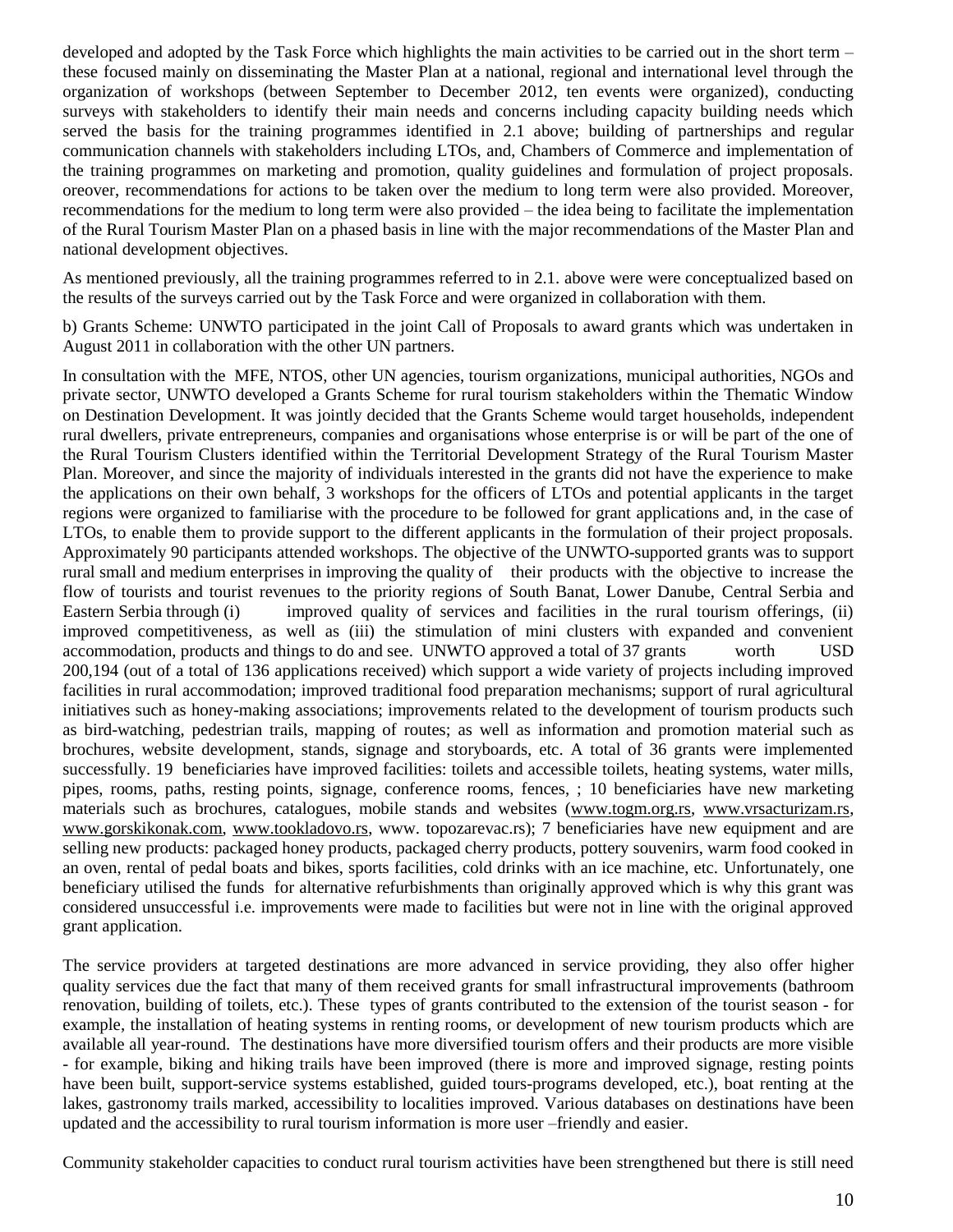for further capacity building in project cycle management, pricing, networking, new promotional tools and marketing.

Temporary new employees were engaged on jobs which could be linked to the received grants, but due to the complex socio-economic situation, and the delay in grants distribution, permanent employment was not established.

**On the local level** FAO have provided capacity building for RD network and improving rural extension in general. Targeted training, technical assistance and mentoring were provided on topics important for introduction of modern standards, product creation  $\&$  management, increasing competitiveness, marketing  $\&$  commercialization for producers and their groups. Development of database and market analysis of traditional and regional agriculture and non-agricultural products and craft markets has to provide data of importance for tourism development.

Networking events of tourism and agriculture stakeholders were also organized for improving linkages in the value chain develop and strengthen local and regional brands and help their promotion together with regional tourism offer. Finally, support was provided for establishment of local partnerships, through strategic work and project planning introduction.

Few studies were produced: agro-environmental, rural economy diversification, possible contribution of rural tourism in small farming sector; marketing analysis for selected products of importance for rural tourism. Also a database on regional food & non-food products of importance for rural tourism was developed. To be able to exercise gained knowledge, rounds of trainings were completed with grant calls following LEADER concept and also IPARD like for individual projects and projects presented by vertical partnerships connecting agriculture and tourism services providers for coordinated development of the local and regional tourist offer.

FAO team have organized with its local partners promotion of regional food offer in rural tourism during *International tourism fair* 2011 and 2012, Opening of *Lepenski vir Archeological* site, *Rajac* mowing days 2010, 2011, 2012, *Balcan Culinary cup* and variety of rural events, regional and local. Chapters about activities conducted in UNJP were placed in *Gastromag* magazine and presented in National TV RTS programs. The most successful stories such as "Srpska magaza-small scale rural production and rural tourism marketing platform" – best project supported through grants and "*Scents and flavour of Banat Cheese"* were promoted during various events including PREPARE meeting in 2011 as the best practice in rural development for the year 2011, presented by Serbian RD network.

The successful multilevel training of leading local stakeholders - strategic planning, project development, fund rising, support for project development with Serbian rural network will be also presented in details as the example of good practices in capacity building for rural development and the new integrated approach in capacity building. Trainings which were held directly in rural environment with provision of various simulations/coaching/practical work, on-line mentoring and financial support to developed projects – grants as an exercise, along with organization of demand driven tailored trainings which were supplemented with scientific research to provide appropriate selection of topics and target groups and designing training plans and conducting trainings with combining national and international expertise was the best for beneficiaries.

Of course, certain challenges has to be faced. Problems with national level response/limited absorption capacity, limited local capacity, valuable but rare and without support local leaders, ineffective or lack of cooperation between various sectors to provide sustainable actions on the local level etc. forced FAO team to invest lots of efforts to network, lead and support. Making synergy with other actions of the Government in the field and other projects running in the country was also necessary due to lack of coordination and scattered diverse actions which are overlapping leaving huge gaps in Serbian RD practice. Limited financial means for providing permanent presence in the field and for engaging local coordinators made this job quite complicated.

Local level is highly sensitive to development work which is tailored to their needs in whole. An integrated approach to capacity building activities is very much appreciated so, it seems that UNJP multi-branch and areabased approach should be further developed and lessons learned disseminated with other international and national development programs, institutions and organizations.

It is also obvious that investments done through grants need to go hand by hand with strong technical support,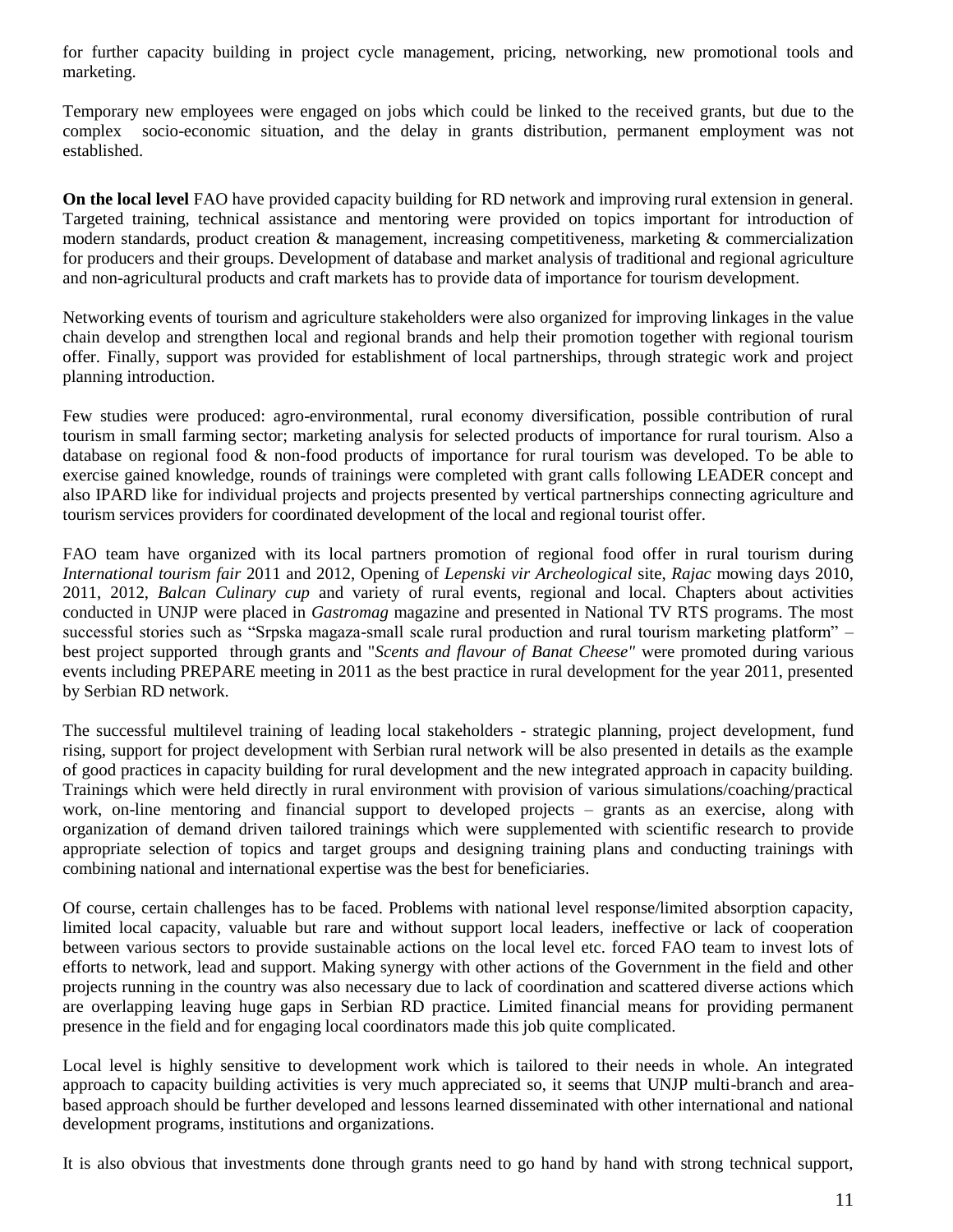knowledge transfer and extension work; grant calls should be "a reality show" - an exercise to prepare grantees for reality

The UNJP STRD have clearly identified need for development programs to actively support identification of local leaders, positive and knowledgeable individuals and organizations and develop mechanisms to prevent their marginalization

Further work is needed on strengthening value chains heritage-agriculture-tourism using models of PPP partnerships, LEADER concept, regional branding etc. through concrete group work. Branding and standardization of national cuisine and introduction of modern standards, rules and procedures starting with regions is just tackled, and need more attention. Also support to farming as an environmental service through high nature value farming is important in regions of importance for tourism development and nature protection.

UNJP STRD was just the beginning of complex activities which are needed to support diversification of rural economy in Serbia through introduction of tourism activities in rural economy development. These activities can help a lot the ultimate goal of providing sustainability of small farming sector and rational use of available resources, although tourism is not and will never be the one and only way to make it complete. There is no such example of beautiful interlinks, whole net of life connections between two economic activities such as those which exist between agriculture and tourism in rural environment. These links are so productive and supportive to networked stakeholders that the whole set of diverse "tourisms" are recognized packed in special expression – "rural tourism". The beauty of activities which one can hold is making every discussion on the appropriate term irrelevant – rural tourism or village tourism in Serbia, tourism in rural areas or whatever name we can give means always the same – it's a tourism which occurs in rural areas using and benefiting of interactive relation with local peoples tradition, culture, agriculture, food processing, gastronomy, biodiversity created through management of meadows, pastures and forests, selection of animals and plants breeds and varieties, their traditional architecture, way of life, intangible heritage of beliefs and religion, ethnicity and struggle to survive throughout the history on the specific place, geographically and environmentally originally integrated. However, development of rural tourism is a long-term job, complex and multi dimensional. It is multi-sectoral in its nature, as much as rural development itself. No results can be achieved by engagement and hard individual work of tourism experts alone. It can't be solved in one single action or a program; it is long-term by default and asks for permanent work with rural population and work with all other stakeholders through the value and supply chains.

Serbia misses holistic approach in development. UNJP is one of rare development programs which by default, following United Nations Millennium Development (MDG) goals and One UN concept, tried to provide multitasking assistance. For that reason this book is also produced as one more try to present the segment of valuable results of such complex and united efforts of specialized agencies of United Nations achieved, to serve to other donors to recognize its potentials. Area based approach of EU, which is presently under development, could be the way to continue support to such programs like UNJP STRD under MDG-F was. UN agencies have developed, through this challenging exercise, an approach and capacity to deal with complex problems of rural areas which could serve for the future actions of EU supported development actions. With its active partnership with local stakeholders, as much as national partners, its innovative contribution to development of the region could be valuable for its future.

**On the local level** UNEP has provided capacity building in the field of **Energy Efficiency & Alternative Energy and Sustainable Resource Management** . The objective of the training program was a demonstration of possibilities to increase competitiveness and to decrease negative environmental impact at the same time, by implementing measures of waste minimization, water and energy savings via low-cost/no-cost opportunities and voluntary instruments for environment protection. Local capacity for delivering tourism services in more sustainable way in line with national strategies(strategy on Sustainable Development, Strategy on Cleaner Production and Strategy on Tourism) was improved.

More than 600 representatives of private, public and civil sectors from 19 municipalities, had the opportunity to discuss with lecturers/experts about following topics:

- The Legislative in the European Union and in the Republic of Serbia
- Funding opportunities and the project implementation in this sector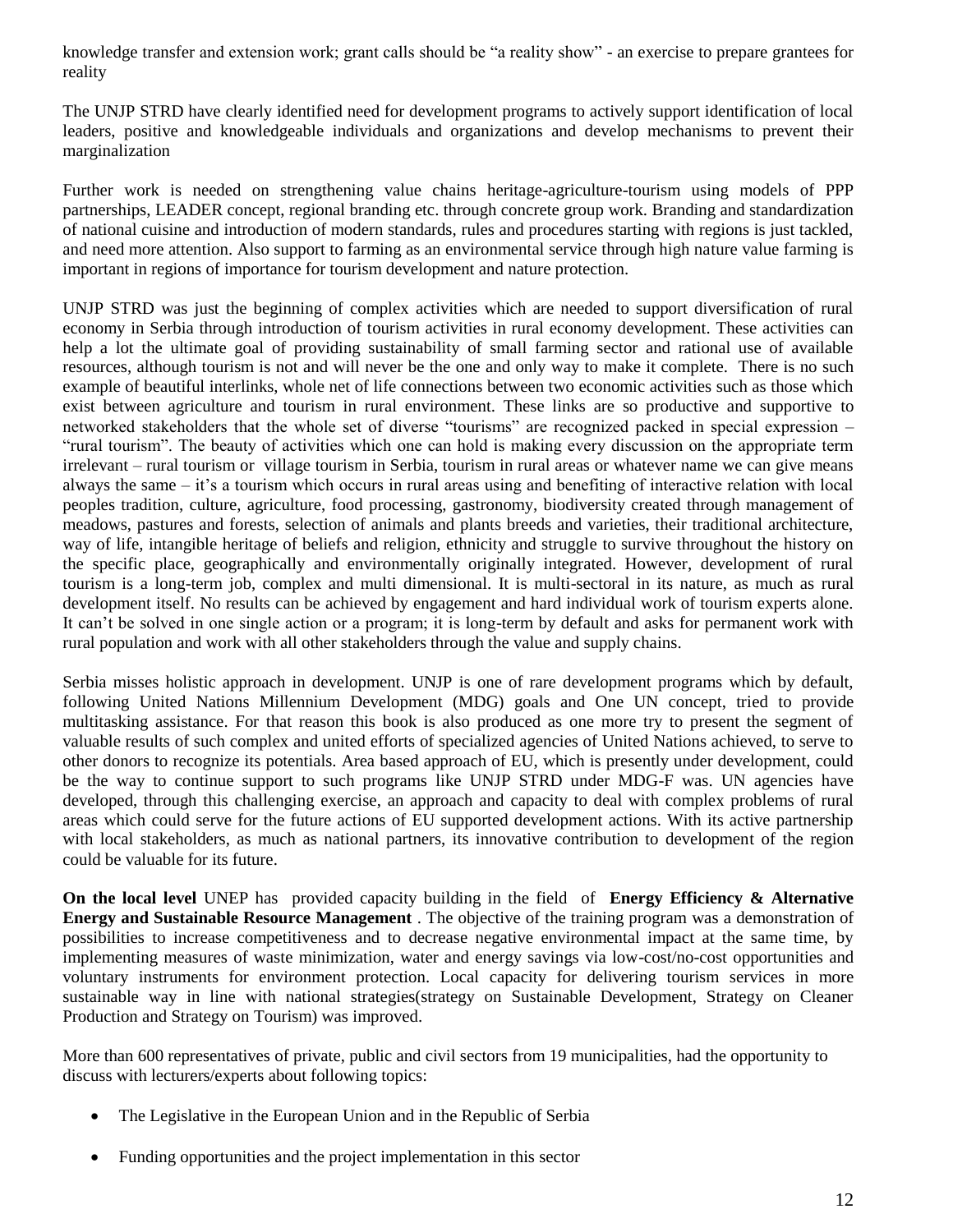- Energy management and the typical measures in the tourism sector
- The contemporary energy technologies in the tourism sector with examples of good practices
- Sustainable resource management and cleaner production in the tourism sector
- Water management measures
- Waste management and dangerous materials in hotels

The First Serbian Tourism and Business Forum in Belgrade, was organized in November 24-26, 2011

The aim of this three-day event, which gathered a large number of experts, consultants and managers from the UK, USA, Ukraine, Germany, Austria, Spain, Switzerland, Croatia, Russia and Italy, was to explore possibilities of investing in new tourist markets and to emphasize how attractive and competitive are tourist destination in Serbia.

Forum gathered more than 150 international and domestic participants and relevant stakeholders in tourism sector

The representatives of ministries, policy makers in the field of tourism of the Republic of Serbia and the region, investors, developers of investment projects, consulting companies and business people from the tourism industry also participated in the meeting.

Organizer of the Forum was Sustainable Tourism for Rural Development UN Joint Programme, funded by the Kingdom of Spain through Project Millennium Development Goals Achievement Fund (MDGF) in cooperation with the Government of the Republic of Serbia and the Ministry of Economy and Regional Development. National Corporation for Tourism Development – NCTD, along with UNEP and UNDP, within UN Joint Programme "Sustainable Tourism for Rural Development" managed organizational and program aspects of the Forum.

At the Forum the successful investments in Serbian tourism in recent years were presented. The Forum facilitated the discussion how to identify and communicate the investment potential of tourism in Serbia and how to make a connection platform in the field of investment and sustainable development

[First Serbian Investment Tourism Forum had undergone a several-year preparation through the process of adopting relevant laws and regulations, improving tourism infrastructure and representing Serbian tourism abroad.]  $\gamma$ 

Joint UN Fund for Sustainable Rural Tourism Fund / Thematic Window on Active-Learning Tourism Investments: minimum 4 tourism sites developed (The only significant programmatic change in the UNICEF component of the JP was applied in the design of the Grant Scheme. The initial scenario, envisaged by the Programme Document, was to develop 20 tourist sites through 8 child- , family-, and school-centered tourism competitions organized (4 per year, 2 in Lower Danube region due to higher number of municipalities; top 3 awards per competition). After analysing the potentials, the demand and the existing circumstances in setting up a new and specific tourism product in the first quarter of 2011, it turned out that the initial design of the Grant Scheme would not have resulted in the sustainable educational tourism destinations, but in ad-hoc small scale support programmes. After considering this conclusion, the JP suggested the change in the design to the PMC: that 120.000 USD be spent for the support of at least 4 instead of 20 educational tourism sites with more significant funds per each destination. This suggestion was unanimously adopted by the PMC.)

After the Joint Grant Scheme UNICEF participated in with the thematic window **Educational Tourism Based on**  Active Learning was opened on August 26, 2011 and closed on September 26, 2011, the agencies evaluated the project proposals with their respective committees.

UNICEF Committee was composed of the representatives of national institutions that supported the Grant Scheme and adopted the criteria for selection, Education Forum and UNICEF, i.e: Bogoljub Lazarevic, Ministry of Education and Science Kristina Kujundzic, Tourism Organisation of Serbia Stela Petrovic, Ministry of Economy and Regional Development Sanja Prodanovic, Ministry of Agriculture, Trade,

Forestry and Water Management Ivan Ivic, Education Forum Svetlana Marojevic, UNICEF and Vera Jovanovic, STRD, UNICEF.

Out of 24 applications that arrived in total, 5 were eliminated for not meeting the basic criteria, such as territory and partnership with school. 19 project proposals were evaluated by the Committee in the course of October, 2011.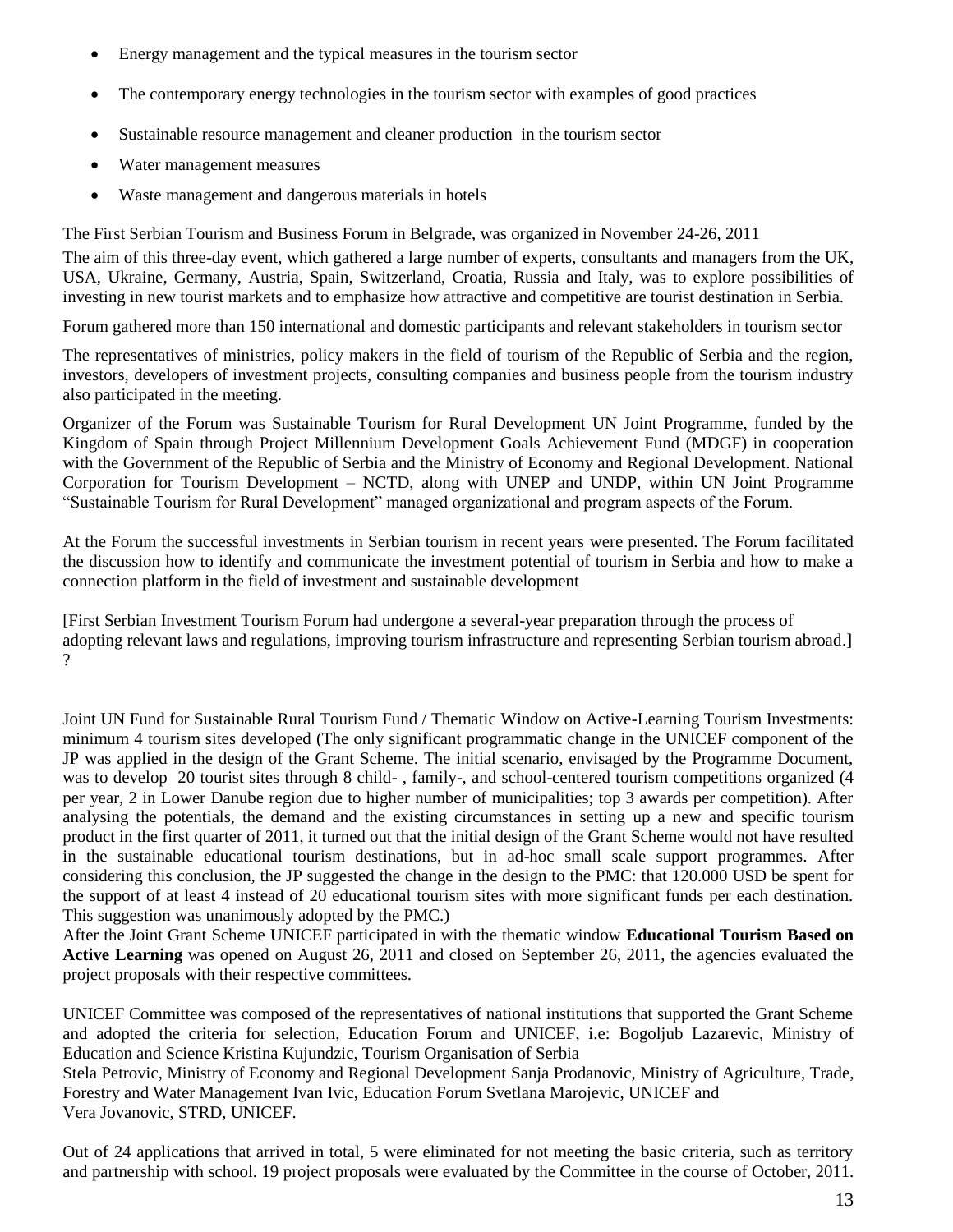6 projects were selected for funding by the Committee and approved by the PMC:

- Educational Adventure by Knjazevac Homeland Museum,
- Banat Diversity (Now I Can, I Know and I Want) by Vrsac Red Cross,
- Magical Village Ethno-Eco School by Kreativa CA, Mionica,
- Camp of Working Hands (Paleznica and Brankovina, Synergy of Knowledge and Skills) by Sava Kerkovic Elementary School from Ljig,
- Miraculous Djerdap Treasures (Educational Tourism) by Svetozar Radic Elementary School from Tekija
- Open Village School (Village School Open for its Surroundings) by Ivo Andric Elementary School from Pranjani.

All the projects include a rural school – either as a lead or an implementing partner. The importance of partnerships and participation of wide community has been recognised in all projects, so they include various institutions: civil society organisations, museums, Red Cross branches, local self-government institutions, private sector representatives, etc. What is also common for all these projects is the high quality of educational programmes these tourism sites offer. Producing the programmes which affect the quality of education, recreational learning, school in nature and other forms of out-of–classroom learning was one of the objectives of piloting educational tourism.

The activities and workshops vary from practicing archaeology, conservation, pottery and painting on silk and glass to journalism, puppet theatre play preparation, learning chess and traditional meteorology, history and heritage, etc. All the workshops, although entertaining, are linked with school curricula and they enable the children and youth to learn through active participation in the processes and to develop their functional knowledge. The destinations combine education and entertainment and pilot edutainment in Serbia.

The destinations combine the models defined in the Sustainable Rural Tourism Master Plan (farm school, edutainment centre, discovery centre, thematic centres, etc.).

The projects have also set up new facilities, or gave old facilities new purposes. The illustration of the first case is building the *Magical Village*, a village fit for children where most of the workshops are conducted. The example for the second case is turning an old and abandoned village school on Stara Planina into a museum with interactive workshop of reconstruction a class from the past, thus setting up the *Museum of Education* on Stara Planina.

All the projects have organised promotional events for children and adults– 2 events monthly, from April to June. The events included various forms of awareness raising activities: press conferences, round tables and presentations of all six destinations. About 500 children and 200 adults (mostly school representatives, but numerous other actors from all three sectors and parents) participated in promotional events. The participants came not only from Serbian schools, but from Poland, Slovenia and Macedonia.

Regarding the sustainability of the projects and educational-tourism sites, the destinations have been tried out with children and youth who have shown high level of satisfaction. Evaluation conducted with the teachers who brought the groups showed not only satisfaction and highly rated the destinations and activities, but have began to recommend the sites for carrying out all forms of school tourism. The destinations receive groups and are placing themselves on the market. The intensity of their activities vary from one destination to another, but they have altogether accommodated over 1,000 children by the end of 2012. Their capacities for economic operations are improved. UNICEF distributed the funds through the Friends of Children of Serbia who have become an implementing partner that actively participate in all project activities and events, and will support the projects in their sustainability. The FCS is the oldest civil society organisation in Serbia and has a long tradition of successful cooperation with UNICEF. It also has a network in most of the municipalities in Serbia and is an excellent partner for promotion of the activities.

All six projects selected through the Grant Scheme within the thematic window Educational Tourism based on Active Learning have been successfully implemented and finalized. Their implementation has actually been a process of piloting educational tourism in Serbia.

Although the projects officially ended in April 2012, the JP has continued to work with the teams and strengthen their capacities. Several trainings, such as Basic Workshop Skills, Tourism Regulatory Framework and Defining a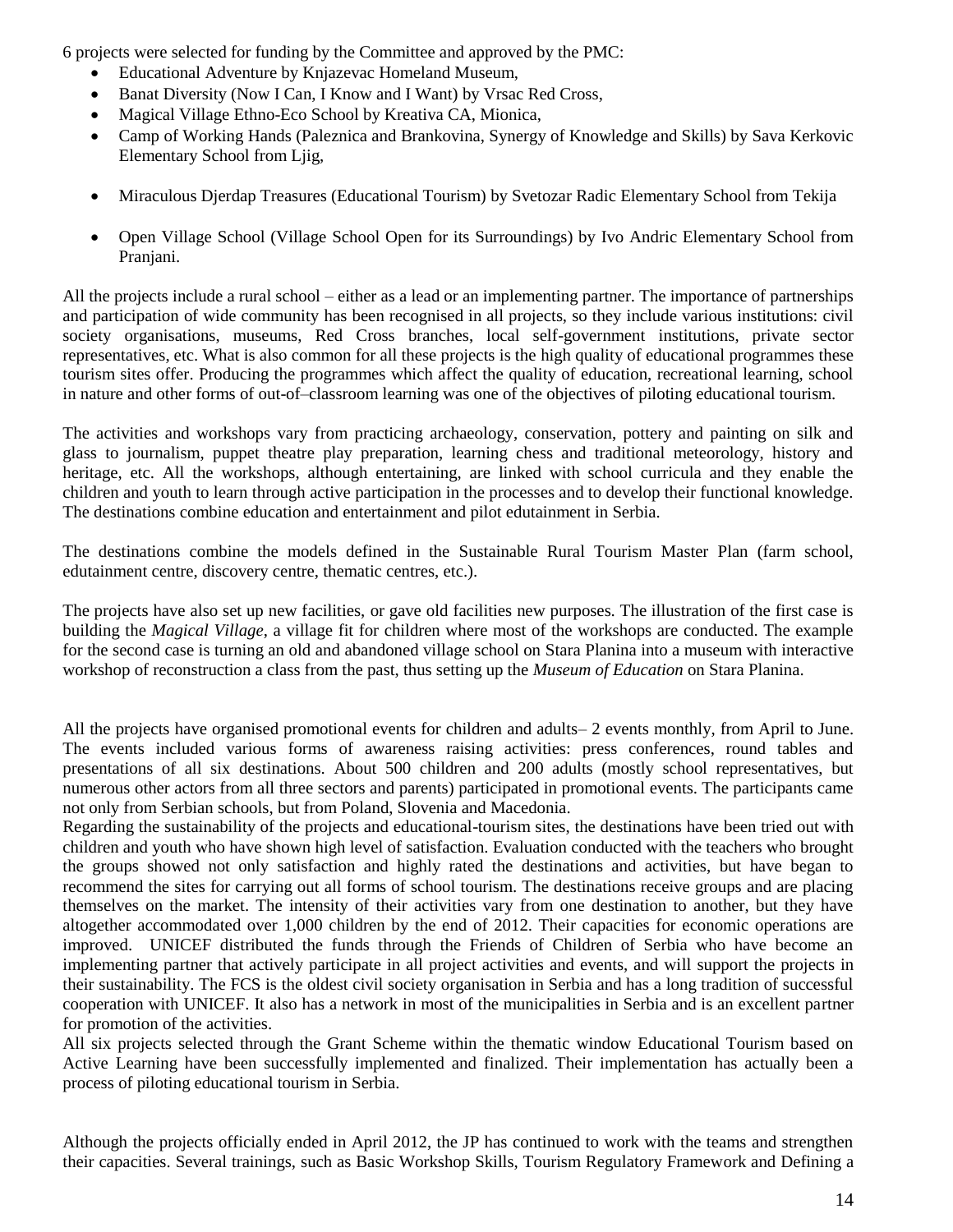Pricing Strategy have been organised in for the granted teams in order to improve their services and skills.

Another activities that contribute to the visibility of educational tourism and the destinations' sustainability are setting up the educational tourism web site [\(www.obrazovniturizam.rs\)](http://www.obrazovniturizam.rs/) and initiating the founding of the Educational Tourism Cluster. These two are interlinked since the cluster will overtake administration of the web site after it has become viable and after the criteria for entering the cluster have been defined.

The web site is currently being administered by the Friends of Children of Serbia (until 2014) and it is a unique web portal where the users can find all the information about educational tourism, all the documents produced in the programme, national partners, UN agencies and, of course, the information about the educational tourism destinations developed with the support of the STRD.

Educational Tourism Knowledge, Skills and Practices Roll-Out

In order to spread the idea of educational tourism for children and youth and enable several other schools that did not have a chance to participate in piloting this concept to initiate such activities on their own, a Roll-Out Plan for the final quarter of the JP has been designed. The Roll-Out process is carried out with the Friends of Children of Serbia and lasts longer that the JP, thus additionally enabling the sustainability.

The Roll-Out of educational tourism practices has been carried out in the following way:

Selection of new schools for the process:

12 new schools that got a chance to gain knowledge and skills in educational tourism have been selected through the call advertised at UNICEF web site open for all schools in Serbia. Out of 54 schools interested in acquiring knowledge and skills for initiating educational tourism that applied, 12 schools selected according to their resources and previous experience have entered the process.

Organising study visits to the granted educational tourism sites

In order to get familiar with the educational tourism centres in practice, a study tour for the newly selected schools has been organized. The representatives of the 12 schools visited all the granted destinations and got familiar with their educational programmes.The study tour was also a chance for the new schools to get familiar with the idea of educational tourism and design the potential activities in their own environments.The visits have offered the opportunity for insight in practical aspect of educational tourism, acquiring additional motivation and gaining knowledge in this niche.

# Joint capacity building

The training on Project Cycle Management, Project proposal writing and Communication, presentation and promotion skills will be organized for old and new teams. The training included, apart from 12 granted team members, the representatives of 12 new schools.

The training was implemented using learning-by-doing approach as the participants prepared joint project proposals for the educational tourism activities.

The training included the mentoring process and consultative services in order to finalise project proposals.This activity was organized upon the JP's termination, through the Friends of Children of Serbia.

Mentoring new schools - Each granted team was mentor for 2 newly selected schools in the process of establishing educational tourism in the period of 6 months after their joint activities.The granted teams were supporting and advising the schools in the steps they undertake to start educational tourism activities.

This activity was organized upon the JP's termination, through the Friends of Children of Serbia.

The Guidelines for the Development and Realisation of Tourism Services for Children and Youth has been produced after the creation of the Master Plan.

The guidelines define child and youth tourism in context of rural tourism, offer necessary classifications and definitions and provide practical advice for providers catering to children and youth. The guidelines also contain examples of best practices.This document should serve as a tool for every institution or individual who intends to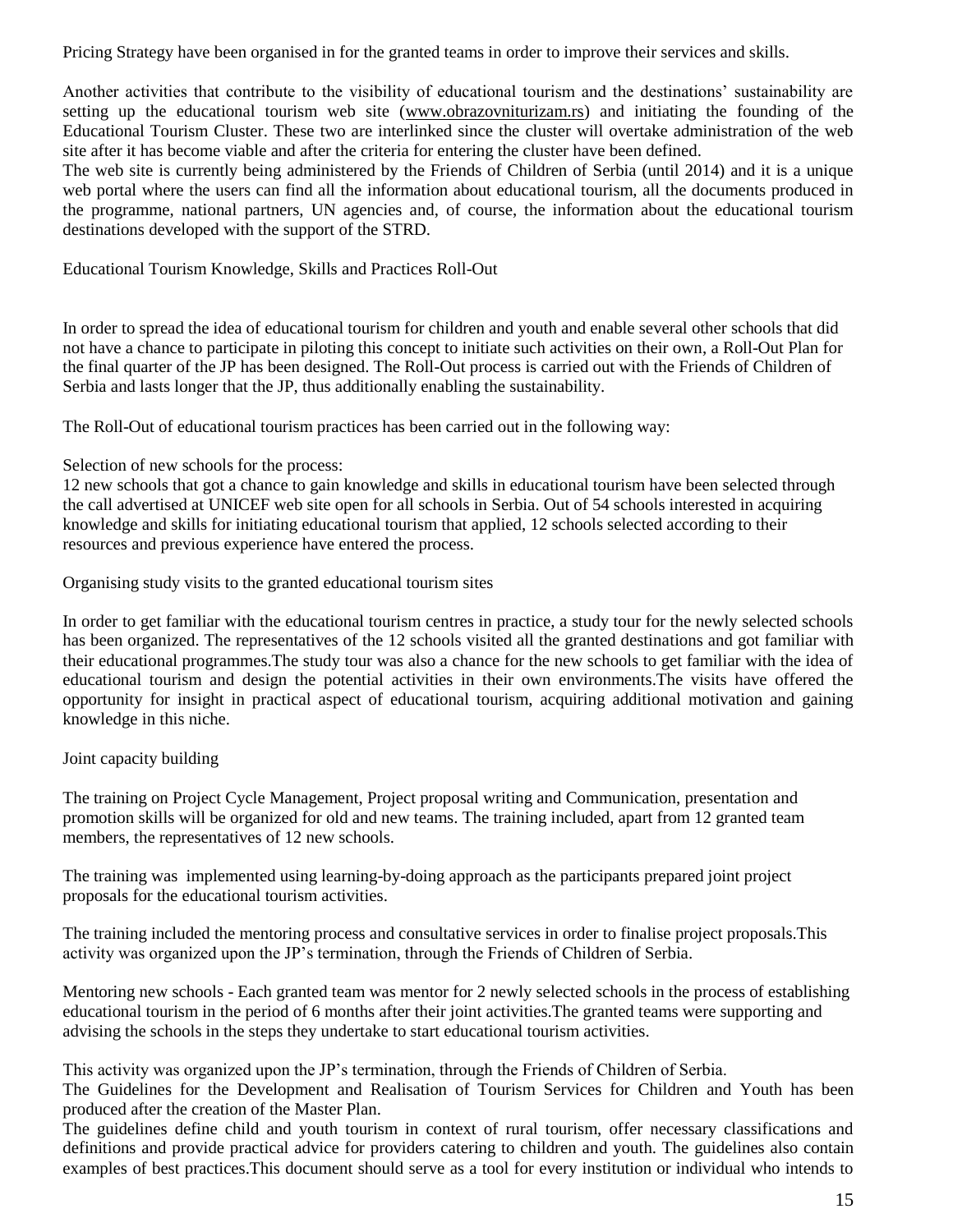develop child and youth tourism by offering necessary information and advice. It represents the first document of its kind (child and youth tourism) in Serbia.

After the *Guidelines for the Development and Realisation of Tourism Services for Children and Youth* were completed, it was agreed with the National Tourism Organisation of Serbia that a brochure-like Tool Kit (booklet) convenient for promotion of the concept of educational tourism in rural areas should be produced.

The Tool Kit named *Child and Youth Educational Tourism in Rural Areas* has been prepared and promoted at the February International Tourism Fair. This document familiarises the readers with the idea of child and youth tourism, educational tourism, the role of school in the process and the models this tourism niche can be developed through. It also includes the suggestion of the labelling system for child-specific destinations, suggested by the STRD and designed for this purpose.

The Tool Kit contains a CD with the Guidelines for the Development and Realisation of Tourism Services for Children and Youth, as well as Slovenia and Italy study tour reports, the Master Plan, and several other relevant documents in the field of tourism and education.The Tool Kit was published and printed (5.000 copies in Serbian and 1.000 copies in English) in cooperation with the National Tourism Organisation of Serbia. Out of total of 6.000 copes, 3.000 contain a CD with the Guidelines and other documents.

The final publication dealing the topic of educational tourism is the *Manual on setting-up an educational tourism centre*. The manual about establishing an educational tourism centre compiles the knowledge and experience gathered in the process of piloting educational tourism and legal and documentary framework applicable in various cases and scenarios.

This manual is a user-friendly document composed of the

- definition of educational tourism,
- description of the models,
- legal framework,
- designing educational programmes,
- practical advice and
- $\bullet$  the practices in Serbia the granted projects.

It is a tool primarily for schools, but also for all other institutions interested in child and youth educational tourism.The manual (How to Establish and Educational Tourism Centre) has been prepared by external consultant working in close cooperation with the project team and local partners.

According to UNDP role at local level, Capacity of public, private and civil society sector stakeholders was implemented through set of workshops as well as through support for local initiatives. Local Action Group trainings were jointly organized by EU funded "The LEADER Initiative Serbia" (LEADER) project and UN Joint Programme "Sustainable Tourism for Rural Development". In addition, Ministry of Agriculture, Trade, Forestry and Water Management of Republic of Serbia as well as European Union (EU) Delegation representatives had active role at this Training. The purpose of the training was to introduce basic principles of EU LEADER approach, to provide crucial information and skills important for creation of Local Action Group (LAG), and finally, to promote cooperation between different actors active in the field of rural development.

Four trainings on the integration of a gender perspective into rural development and rural tourism were held within the joint UN programme "Sustainable Tourism for Rural Development". Total number of participants was 59, trainings were successful, attended as planned, by representatives of local governments, local NGOs, private sector representatives and citizens associations. This training was excellent opportunity for local stakeholders to acknowledge basic elements in gender equality, as well as gender mainstreaming and gender responsible budgeting in local development strategies.

UNESCO workshop, "Cultural heritage in partnership with rural tourism". The workshop gathered more than 30 key stakeholders including directors, consultants, architects, chairman, and coordinators from local tourist organizations, local economic development departments, the Republic's Institute for the Preservation of Monuments, and cultural centers as well as media to discuss public-private partnerships in the context of connecting cultural heritage and rural tourism development. The workshop finished with a discussion panel on identification of business opportunities in Eastern Serbia based on cultural heritage of rural areas, with special emphasis on partnership-based initiatives and potential World Heritage Sites.

Process of revision of local development strategies with focus on tourism took place in all 19 program participating municipalities. The process of revision of local strategies involved broad group of stakeholders on local level, and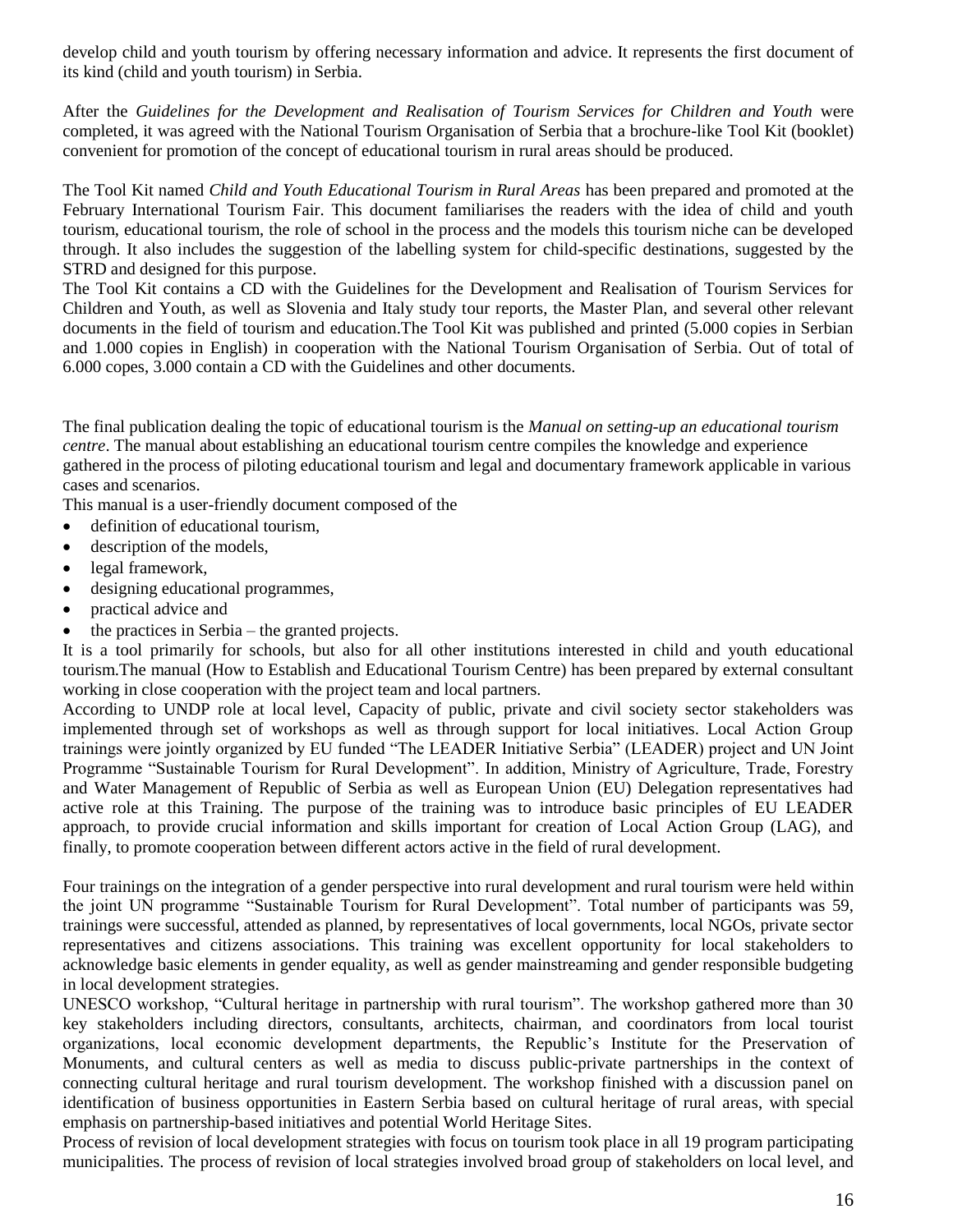created the opportunity for local stakeholders to increase the importance of tourism on local and regional level, and to directly influence decision making process in terms of focusing on tourism project in the strategies for the upcoming period. Process of revision of local development strategies with focus on tourism took place in all 19 program participating municipalities. The working groups in municipalities were structured from representatives of public, private and civil sector. Workshops were held in all 19 JP participating municipalities, and recommendation for local strategies in terms of tourism development was presented to local governments. The process of revision of local strategies involved broad group of stakeholders on local level, and created the opportunity for local stakeholders to increase the importance of tourism on local and regional level, and to directly influence decision making process in terms of focusing on tourism project in the strategies for the upcoming period. The aim of the activity was to provide support to:

- $\checkmark$  local tourism stakeholders in the process of planning further tourism development and destination development;
- $\checkmark$  harmonization process of the existing tourism development plans, primarily local development strategies and National rural tourism master plan, as well as other development plans (tourism development master plans, tourism development programs, urban planning framework, etc.);
- $\checkmark$  local tourism stakeholders in taking over responsibility in the implementation of local development strategies and action plans development with clearly identified priorities;
- $\checkmark$  Improvement of local development strategies with tourism focus as a contribution to sustainable regional development.

10 projects aiming Diversification of Rural Economy trough Tourism were supported trough call for proposal grants. In order to achieve its goals, the Progrаmme applied several strategic approaches during implementation, including support to the development of partnerships for rural development via the promotion of the EU's LEADER approach.

This call for proposals gave priority to actions aimed at:

- Establishing and strengthening partnerships between the public, private and civil sectors;
- Developing partnerships within production, marketing and services chains in rural tourism;
- Increasing awareness of rural tourism among the local population;
- Implementing the EU's LEADER principle;

 Developing an economic initiative for the establishment of associations guided by some common interest;

 Stimulating cooperation with the private sector on the reаlizаtion of activities contributing to the sustainable development of rural economy.

Citizens' associations registered on the territory of the target regions, in partnership with public and private sector institutions was eligible applicants:

The overarching objective of the call for proposals aims at encouraging the diversification of the rural economy and strengthening its competitiveness by supporting development of rural tourism. By organizing education, workshops, financial assistance through grants, UNDP component supported local 10 NGOs in 4 regions trough partnership with various local services providers, and in partnership with local governments. Programme has allocated over 100 000 USD trough grants in order to foster partnerships and diversify rural economy trough tourism, with emphasis on socially excluded groups in rural areas.

For example after implementation of the project *Project: Improvement of competition of village tourism in Central Serbia through the development of new services, following results was achieved:*

- The presentation [www.selo.rs](http://www.selo.rs/) is completely improved and redesigned.
- Four new options were added, enabling special offers related to accommodation and booking:
	- Accommodation and activities for the needs of business users,
	- Offer of households with recreational contents,
	- Accommodation suitable for hunters,
	- Accommodation suitable for the needs of families with children.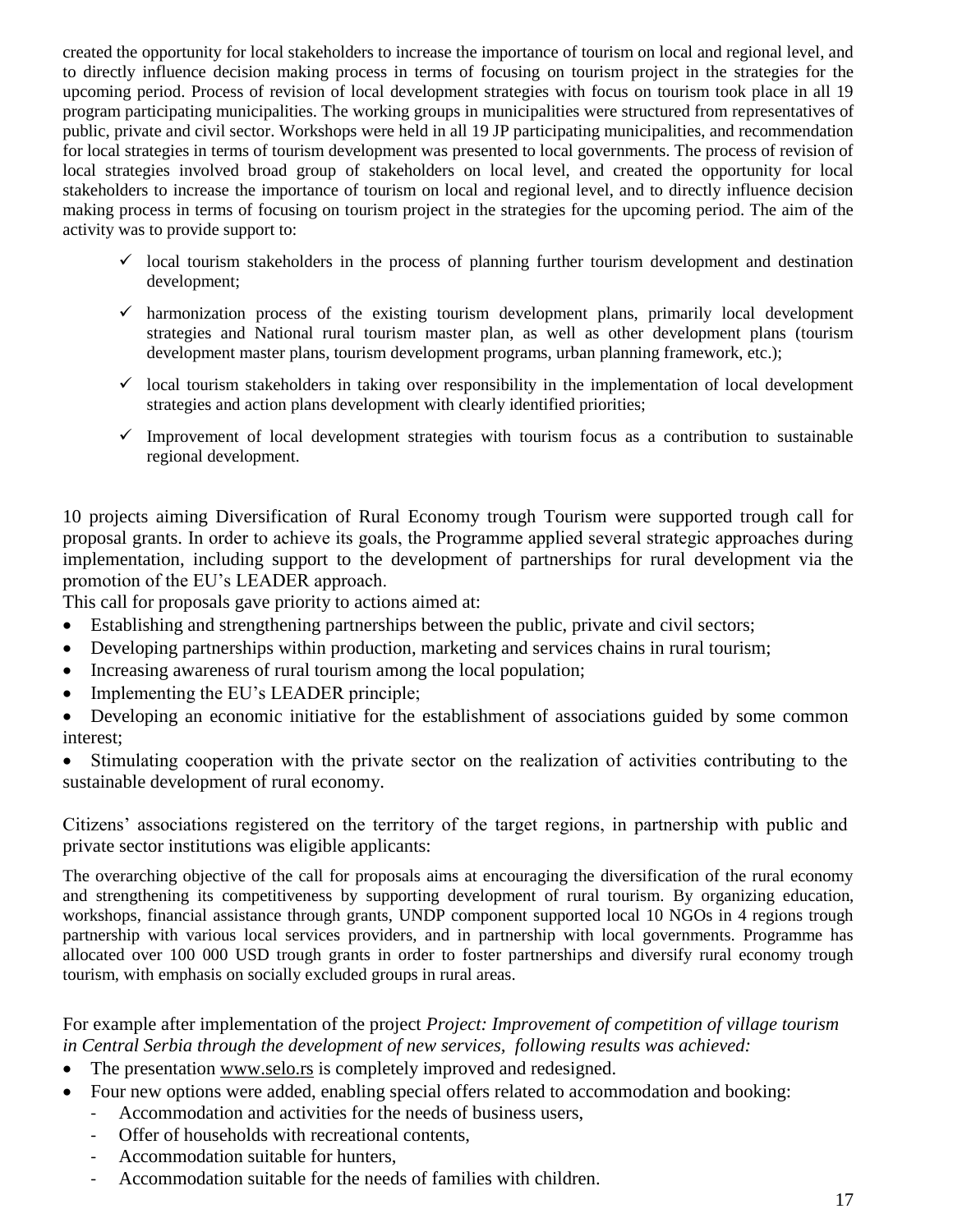- Visually-impaired persons can search the offer of village households special software for this purpose has been activated.
- A map of households and open farms has been printed in 5,000 copies. The map presents 173 village households and 45 open farms.
- $\bullet$

In short, the aim of the project was to increase and diversify the offer of village tourism in Central Serbia, increase and promote the quality of services offered to tourists and present modern technologies to village households, thereby enabling them to be competitive with tour operators.

b. In what way do you feel that the capacities developed during the implementation of the joint program e have contributed to the achievement of the outcomes?

This output has been fully delivered. A significant amount of training that is envisaged in the program has been delivered. Over 1,000 rural tourism stakeholders were trained through coaching and workshops in programs concentrating on :

- Sustainable use of resources and energy efficiency
- Support to local NGOs and other groups in proposal development. Participants have produces projects which have received grants, and now they can provide support to future beneficiaries in developing projects.
- Mobilizing local and other resources

The capacity of local and national stakeholders for the improvement of child and youth educational tourism , was enhanced through constant raising awareness activities, foreseen in the grant projects. Capacities related to MFE raised especially with regard to policy and strategy development through their strong involvement in the formulation, review and approval of the Rural Tourism Master Plan. Through the constitution of the Rural Tourism Task Force, capacities have been raised in understanding the role of the MFE in the implementation of the Master Plan recommendations especially with regard to the coordination and partnership building at the central, regional and local level and the importance of setting quality standards, which will contribute to the competitiveness of the rural tourism offer of Serbia and its long-term sustainability.

Capacities regarding NTOS raised in the creation of partnerships with local tourism organizations (LTOs) during the implementation of the grants scheme. LTOs are constituted and funded at the municipal level and NTOS has no role to play in their recruitment or implementation of activities. However, the collaboration of LTOs in the development of products and circuits within the rural clusters has proved essential for NTOS to be able to identify and promote an integrated offer that can generate greater opportunities for the local population. NTOS has also enhanced its capacities with regard to quality standards and is able to identify and showcase rural tourism best practices through the production of promotional brochures and provides guidance to the LTOs on the different quality requirements.

LTOs: At the beginning of the project, most LTOs were at a loss on how to assist their stakeholders in developing and promoting rural tourism. Through this project, they were entrusted with the role and responsibility to work together with stakeholders in the creation of rural tourism clusters for the grants scheme. Therefore, a great sense of ownership and capacities have been generated within the LTOs, which have developed their marketing and promotional tools (through the development of websites and brochures – many of which were supported by the MDGF). The LTOs have also played a pivotal role in the organization and participation of the training programmes on marketing and promotion (especially in understanding their role in the development of clusters and partnerships for joint marketing and promotion), quality guidelines in rural tourism accommodation and services to ensure that their stakeholders are aware of, and follow, the voluntary scheme formulated under the MDGF programme, and, many LTOs were also trained as a pool of future trainers on formulation of project proposals. .

Rural tourism stakeholders: Capacities raised in understanding the importance of partnerships (with LTOs, NTOS and MFE) for rural tourism development and promotion. Moreover, they are aware of the need to upgrade quality of facilities and services to be more competitive and the importance of collaborating with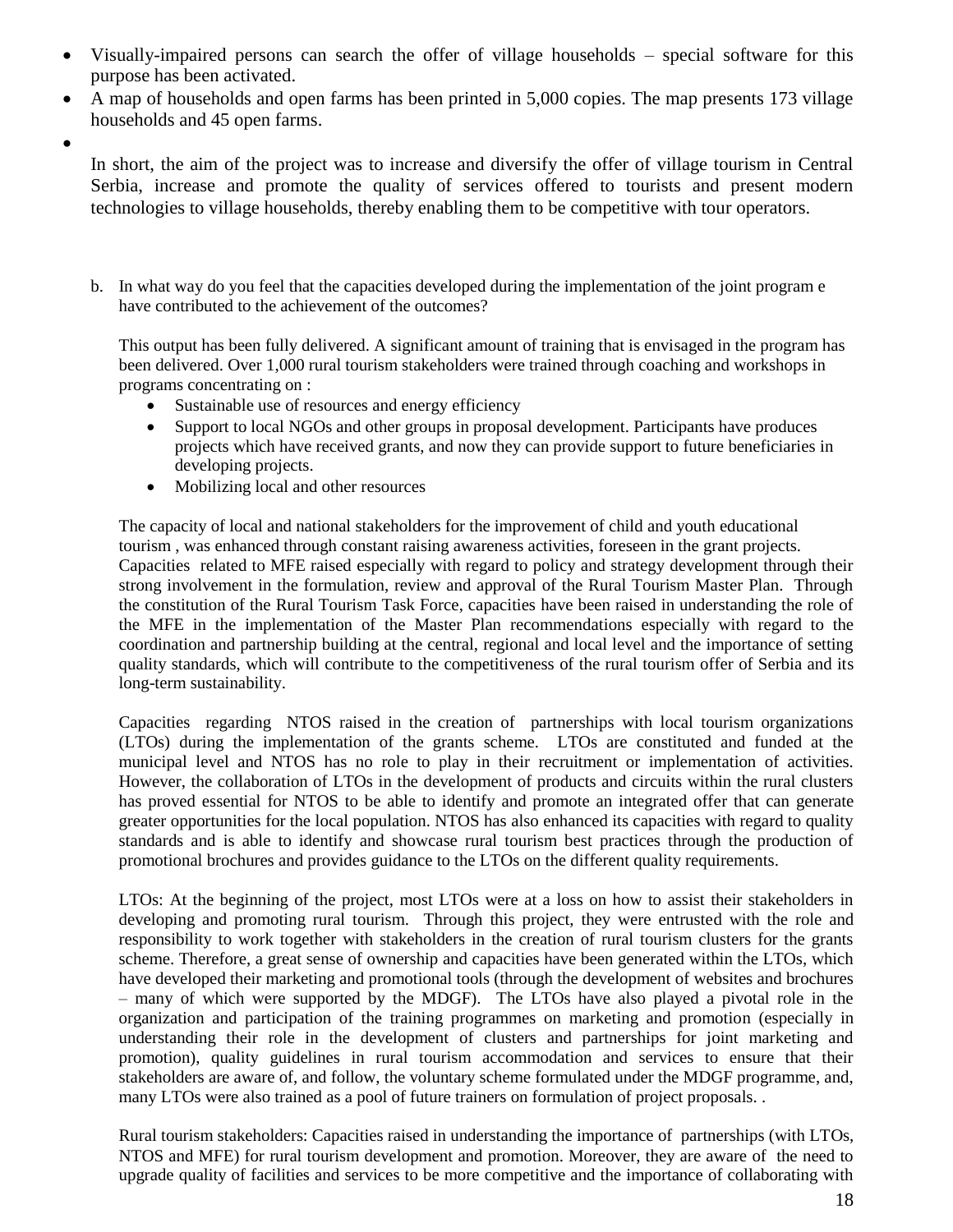other stakeholders to create combined experiences for the tourist that are more attractive and increase the length of stay of tourists with resultant economic benefits.

Together, all capacities developed are focused on the Rural Tourism Master Plan and its implementation with the ultimate objective of creating a connectitive and quality-based tourism product through active partnerships and linkages built between rural tourism stakeholders and government at the central, regional and local levels.

c. Report on how outputs have contributed to the achievement of the outcomes based on performance indicators and explain any variance in actual versus planned contributions of these outputs. Highlight any institutional and/ or behavioural changes, including capacity development, amongst beneficiaries/right holders.

### **Outcome 1: Legal and policy framework for supporting diversification of the rural economy trough tourism is developed and contributes to achievement of MGDs.**

All outcomes have been achieved . The JP succeed in all activities and the framework for Serbia's IPARD is in place now.

## **Outcome 1.1- National Tourism Master Plan (RTMP) for Serbia developed and submitted to the Government.**

The outcome has been accomplished. The RTMP was submitted and approved by Government. It's being used by MFE as a strategy plan for framework. The goal is achieved, and there are indications that results can be maintained.

## **Output 1.1.1- National RTMP: Developed and submitted to the Government for approval by the end of Year 1 .**

The Master Plan for sustainable rural tourism development in Serbia, includes five phases; diagnostic, strategy, action and implementation plan that are approved by Government RTMP has now entered its implementation phase through National Rural Tourism Unit, with cooperation from UNWTO and NTOS.

# **Output 1.1.2- Principles and framework for Children- Related Tourism**.

The RTMP used and developed the principles and framework in the formulation, with adequately gathered inputs. Further, two round of workshops presented and promoted the child and youth-realted tourism through the 2011 grant scheme.

#### **Outout 1.1.3- National study on sustainable tourism.**

The UNEP prepared a study focused on the environment and sustainable tourism in 2010, which was used by RTMP in the formulation.

#### **Output 1.1.4- Assessment of the potential contribution of the rural tourism to small farming sector and rural development in general.**

Through a study conduct per the planned activities, this output has been fully delivered.

### **Outcome 1.2.- Rural Development Programme Planning is mainstreamed in Serbia's national policies; National Program for Rural Development for IPARD Axes 2 and 3 developed and submitted to Government.**

This output was partially achieved. The outputs has been delivered by effective work of the JP team, but delivery if the outcome and sustainability of the impact and initiative level effect is not visible.

#### **Output 1.2.1- IPARD National Agriculture and Rural development Program (2012-2013): strategic guidelines for inclusion of rural and related activities to Axes 2 and 3 developed.**

Outputs in this area was the growth of the Axis 2 analysis and the measures drafts for IPARD for STAR component 3 and measures in synergy with an Avalon programme.

For Axis 3 , three measures were developed. A cognizant decision on the part of Government, is to remain focused on Axis 1 until 2013 at the earliest with some recommendations being given to Axes 2 and 3 after January 2013.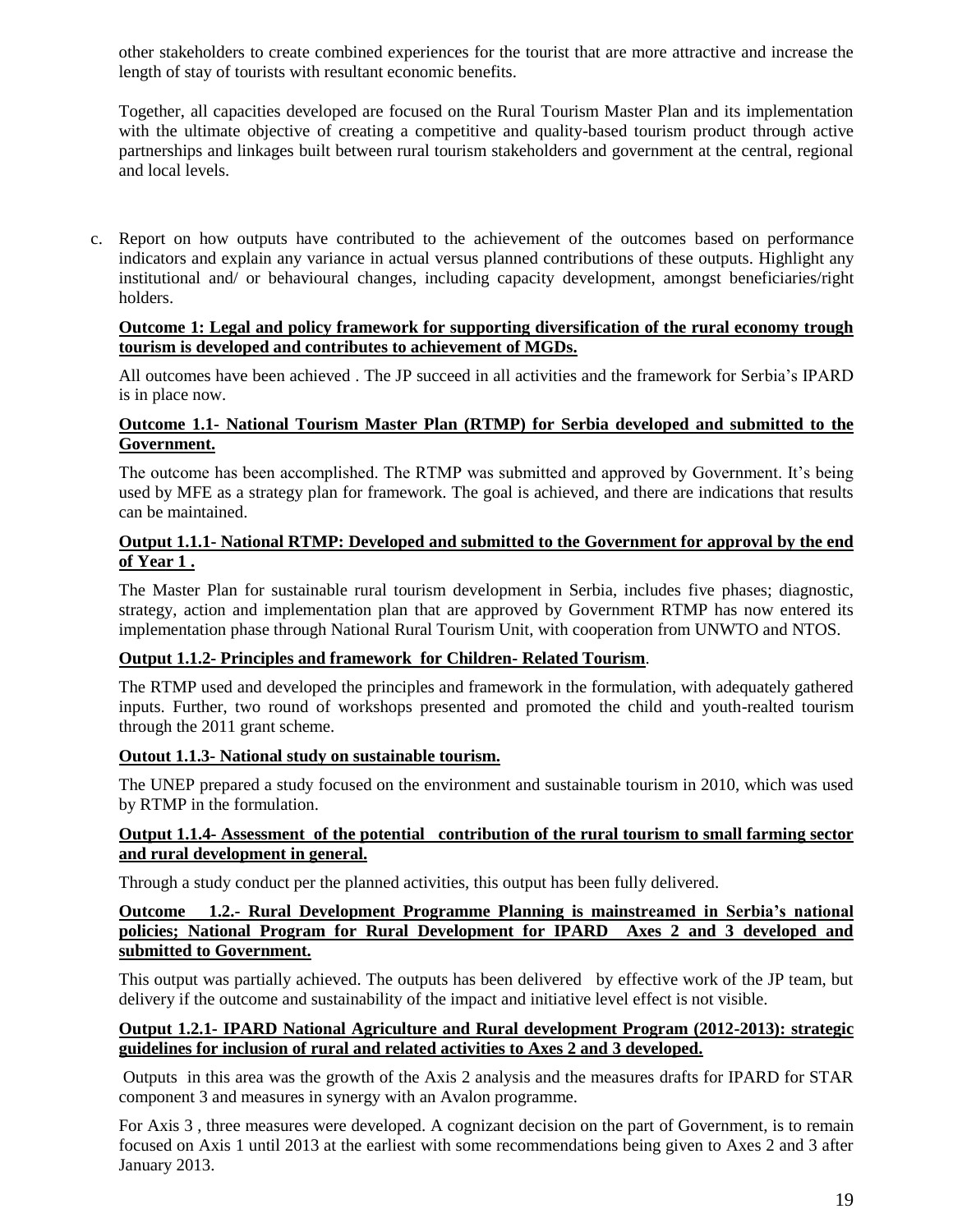# **Output 1.2.2- IPARD Life Conditions Study.**

The Life Condition Study was not only promoted and finished with MATFWM, but also to other agencies included indirectly and directly in rural tourism.

The JP's outputs on IPARD Life Conditions will probably not be published for some time, with possible exception of specific components related to tourism.

# **Outcome 1.3- Investment Mainstreaming – sustainable tourism investments mainstreamed in Serbia's national policies.**

There is significant evidence of a growth in financial allocations from national budget to tourism.

Mainstreaming sustainable tourism investments was provided by RTMP in a framework.

## **Output 1.3.1- Public Investments toward the RTMP.**

The National tourism budget has significantly grown during the period of the JP, which was contributed to by the JP.

Total budget for national tourism in this period was approximately \$US 133,326,000.

## **Output 1.3.2- Public Private Partnership Guidelines.**

The JP created strategy guidelines for PPP, and for decision makers in the finance sector at local and national levels, organized training programs.

## **Output 1.3.3- SIFT Network.**

In 2010 the National Corporation for Investment in Tourism (NCTD), became SIFT, and Serbia sustainable tourism investment group was provided with a set of training. NCTD was founded in 2009. NCTD was initiator and partner of the public sector, domestic and foreign investors, and it had a decisive influence on the growth of competitiveness of Serbian tourism product. The mission of NCTD was to provide strategic and practical support to the investment in a range of existing and new tourist destinations to develop Serbia as competitive tourist destinations..Decisions needs to be made on which entity will now take up the role of SIFT, after the discontinuation of the NCTD.

# **Output 1.3.4- Investment monitoring and evaluation strategy.**

The strategy for monitoring and evaluation was used in each JP's PPPs.

The JP defined five indicators, and for project granted financial assistance used minimum of three.

#### **Outcome 2: Local rural tourism and support industries are better linked and organized; and local stakeholder's capacity is improved for delivering and products in line with national strategies.**

With the support of local and national partners and the structural, framework of the RTMP and Government, LTO's, Municipalities, NTOS and local provider are better connected, and local stakeholder capacity has been improved.

Municipalities and LTO's all indicate network outcomes as the most important accomplishment of the JP.

## **Outcome 2.1. – Capacity developed for sustainable rural tourism in order to enhance rural development.**

The planning for better development and growth are already undertaken , and organizations have knowledge of areas that have direct influence on rural development and tourism.

# **Output 2.1.1.- Local Action Groups. Capacity of public, private and civil society sector stakeholders strengthened to enable the establishment of six Local Action Groups and develop local rural development strategies.**

The LEADER approach (and LAGs) continued to 'drive' the conceptual approach of the JP, but LEADER and LAGs are specific, EU and legislated, concepts that are being implemented in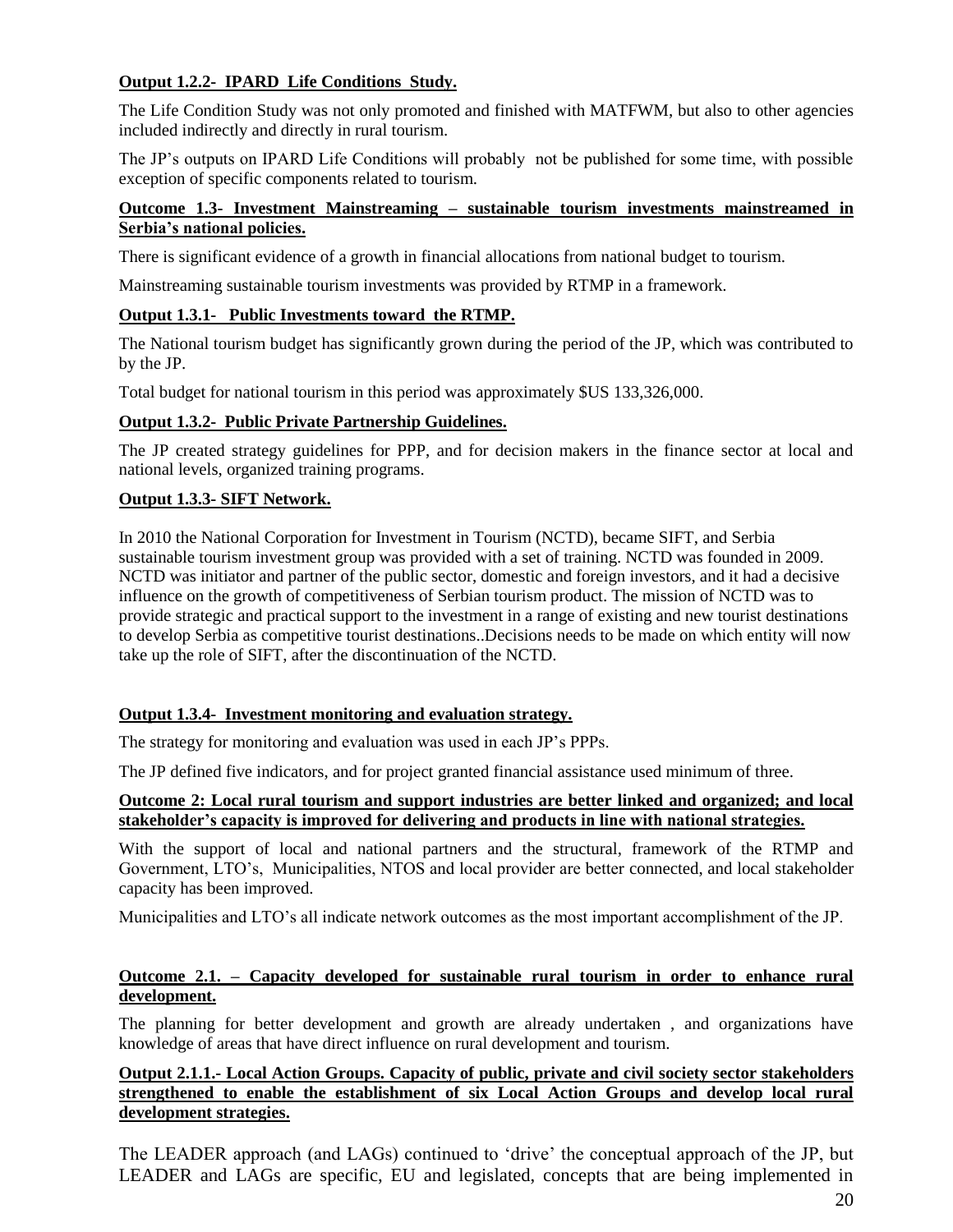Serbia within an EU IPA framework – Serbia's IPARD access timeframe has extended beyond what was imagined at the design stage of the JP. The JP used LEADER-type approaches, and worked with local groups that were established in such a way that they can and will take advantage of LAG legislation when it is established in Serbia.

### **Output 2.1.2- Rural Development Network capacity strengthened to lead development and facilitation of Local Action Groups, independently lobby for development initiatives and secure resources for regional development.**

The further impact and development are constrained by external factors, because there has been collapse within its structure, as a result of no longer performing tasks and roles for MAFWM.

MAFWM will need to give financial support to the RDN, and in the meanwhile RDM will continue work on development LAG.

# **Output 2.1.3- Local planning.**

The JP was fully engaged in area of local planning.

They provided recommendations to the work partners for improved uses of recourses at the local level. Process of revision of local development strategies with focus on tourism took place in all 19 program participating municipalities. The working groups in municipalities were structured from representatives of public, private and civil sector. Workshops were held in all 19 JP participating municipalities, and recommendation for local strategies in terms of tourism development was presented to local governments. The process of revision of local strategies involved broad group of stakeholders on local level, and created the opportunity for local stakeholders to increase the importance of tourism on local and regional level, and to directly influence decision making process in terms of focusing on tourism project in the strategies for the upcoming period. The aim of the activity was to provide support to:

- local tourism stakeholders in the process of planning further tourism development and destination development;
- harmonization process of the existing tourism development plans, primarily local development strategies and National rural tourism master plan, as well as other development plans (tourism development master plans, tourism development programs, urban planning framework, etc.);
- local tourism stakeholders in taking over responsibility in the implementation of local development strategies and action plans development with clearly identified priorities;
- Improvement of local development strategies with tourism focus as a contribution to sustainable regional development.

# **Output 2.1.4- Organisational Capacity Development.**

A significant amount of training provided that the output be fully delivered.

Over 1,000 stakeholders were trained through workshops, coaching, and practical programs.

Also, the development of child and youth educational tourism was improved through activities that provided self awareness.

# **Output 2.1.5- Marketing and Promotion.**

The RTMP and Rural Tourism Task Force have seen the importance of marketing and promotion, because it has contribute to their development.

FAO has organised activities focused on marketing of food , agriculture and handcraft products, which has been approved on national and regional levels.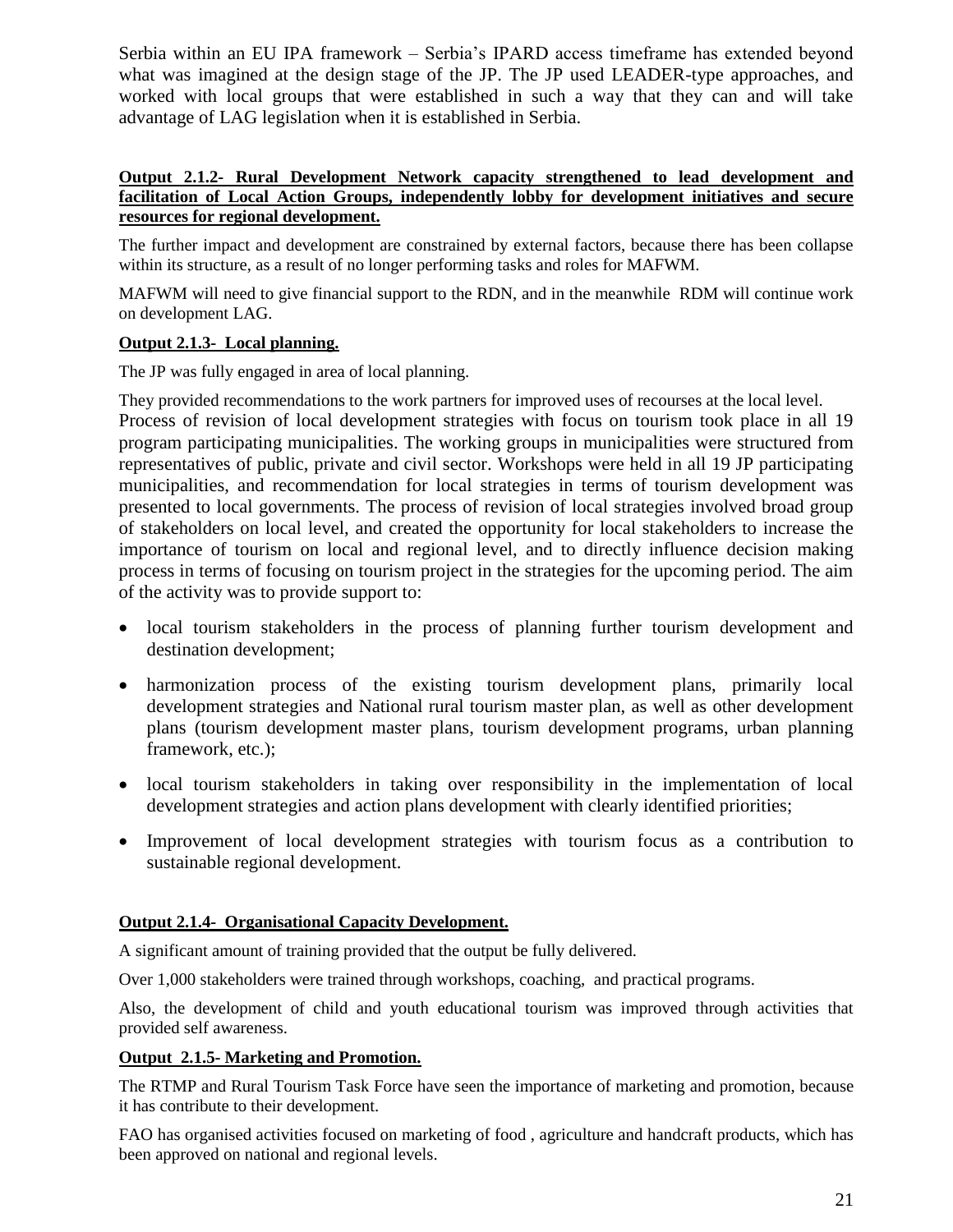What we can highlight is internet portal Srpska magaza and participation in Ethno-food fair in Belgrade (2011) and International Tourism Fair (2010-2012).

## **Output 2.1.6- Energy efficiency and Alternative Energy and SMART Output.**

A training program was completed, emphasizing efficiency of energy and sustainability resource management.

There were 300 participants in 12 workshops. Local capacity for delivering services in line with national and local strategies was improved

### **Output 2.1.7- Rural Tourism-Oriented Network**

Through the grant scheme the JP supported three partnership projects with individuals networking

(promotional material and trainings , processing and production units for food, handcrafts and rural accommodation ).

An example of the JP's outputs in this area is Srpska magaza in Ljig.

#### **Output 2.1.8- Product Development: Local tourism stakeholders actively participating in Product Development discussions through the TGOs and are trained to become active stakeholders in RTMP implementation**.

On this output, significant effort was used to create tourism product clusters, and they represent good example of how to improve local tourism in specific regions. The RTMP identified various areas with potential for the creation of tourism clusters, i.e. areas with presence of relevant natural and cultural attractions, facilities and services and a certain degree of organization, and four target regions were prioritized: Central Serbia, Lower Danube, South Banat and Eastern Serbia. Tourism stakeholders (rural households) and LTOs in each of the selected regions were brought to work together through the various activities of the project and thus synergies were created. It may be recalled that at the request of the MFE, it was decided not to created any new tourism organizations, Therefore, it is the existing LTOs who are currently promoting the offer in a structured manner that highlights the different assets of the cluster creating circuits: accommodation, gastronomy, excursions, etc. The following LTOs have developed new promotion materials presenting their offer in an attractive manner: TO Kladovo, TO Pozarevac, TO Dimitrovgrad, TO Negotin, To Knjazevac, TO Pirot, TO Vrsac, TO Gornji Milanovac, TO Ljig, TO Kosjeric,

**SMART OUTPUT 2.1.9. - Sustainable Resource Management:** 300 men and women trained via 12 workshops, representing at least 100 different tourism stakeholders in sustainable resource management by end of JP.Local capacity for delivering sustainable tourism services in line with local and national strategies was improved.

### **SMART OUTPUT 2.1.10- Agriculture Quality Standards training.**

In Global Gap , HACCP, over 600 processors and farmers were trained in 25 workshops on agriculture quality production and standards.

#### **Outcome 2.2- Tourism governance structures enhanced in target regions through dedicated organisations, pilot project and investment promotion.**

It can be evaluated that tourism governance on target regions, LTO, and local providers have been improved.

#### **Output 2.2.1- Tourism Governance Organisations**

The Government of Serbia, did not want any new tourism organisations, so the concept of TGO was not accepted by MFE.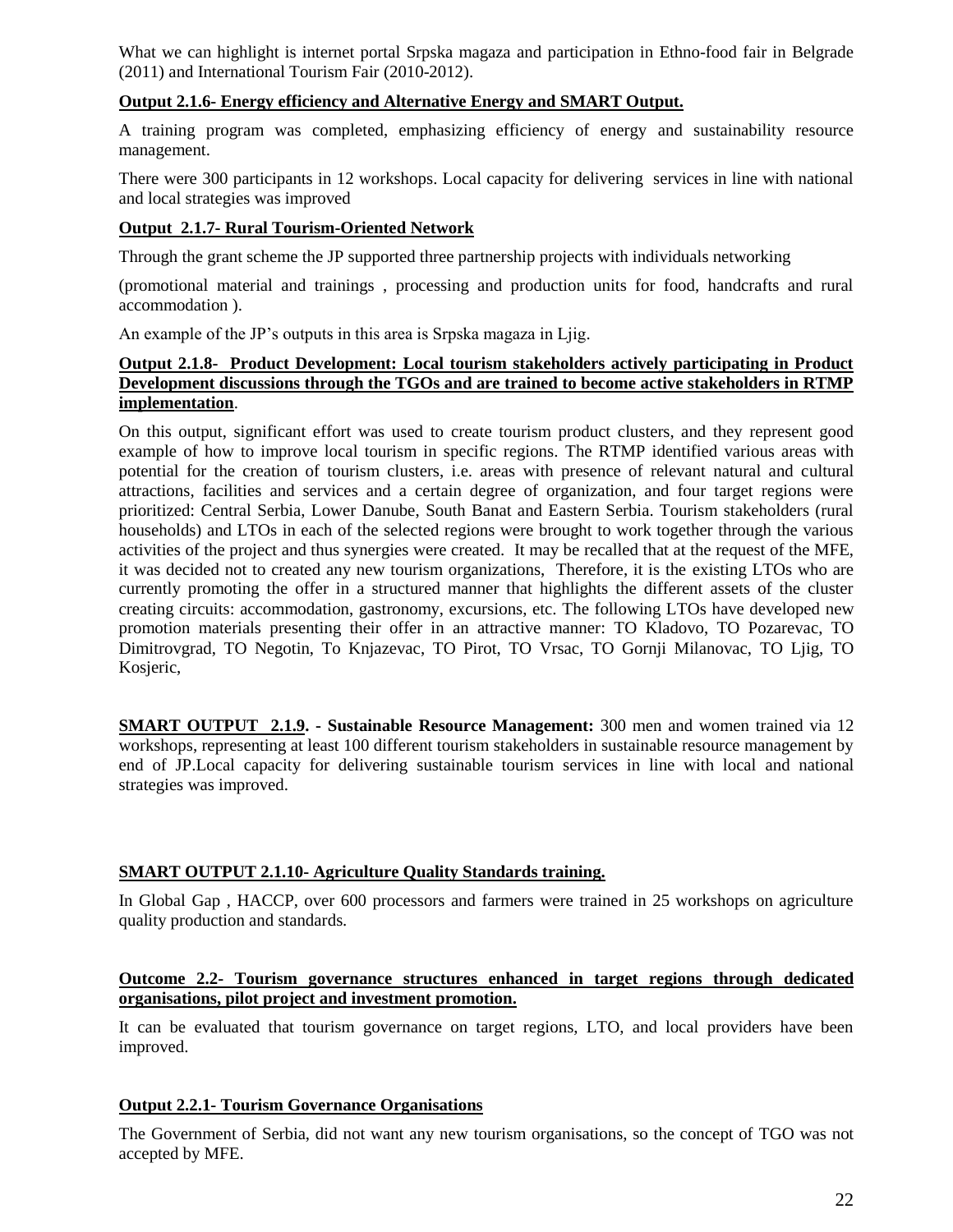The Government wanted to focus on sustainable solutions, because of funding for these organisations, and their ability to be sustainable.

The Task Force is undertaking expansion and promotion of the RTMP, and the interested stakeholders are developing the RTMP hotline and website. This process will be completed after the formal finishing date of the JP , in the middle of December 2012.

### **Output 2.2.2- Child- related Tourism Supply and Demand**

In this project it was decided to address only guidelines, even though the project document references "standards guidelines".

This guidelines, Smernice za razvoj i realizaciju usluga u ruralnog turizmu namenjenih deci i mladima, can also be found online.

The guidelines are not yet into process.

## **Output 2.2.3- Investment Forum**

The Tourism investment conference that was held in November of 2011, under the auspices of MFE, with support of JP, brought together tourism stakeholders and industry representatives, who was interested in investment in Serbia. The result was developing three hotel chains in Serbia, under the influence of the Conference.

Another Conference on STRD was held within the Tourism fair in February of 2012.

JP STRD supported organization of Conference on Sustainability of Rural Tourism (22-24 February, Belgrade). Globally recognized speakers and most prominent leaders in tourism industry presented topics such as product development, local economic development in the field of tourism, marketing and promotion. They were focused on the opportunities in Serbia and countries in the region have.

## **Output 2.2.4- FAO Diversification of the rural economy through tourism**

In the first scheme, three partnership groups with 11 sub- project were supported, and in the second scheme, 12 small project and 12 individuals.

# **Output 2.2.5- UNWTO Tourist Destination Development**

UNWTO has entered into an agreement with NTOS for NTOS to implement and monitor the grant scheme. A total of 37 grants were awarded (over the original target of 23) and all but one grant scheme was successful.

# **Output 2.2.6- UNICEF Active learning tourism investment**

Six destinations that were focused on educational programs were funded through the 6 grants.

UNICEF is a result of this programme involving 12 newly selected schools.

UNDP supported the development of eight PPP initiatives (3 in the first grant scheme, 5 in the second).

The focus extended to LTO's, rural tourism providers to Municipalities.

d. Who are and how have the primary beneficiaries/right holders been engaged in the joint programme implementation? Please disaggregate by relevant category as appropriate for your specific joint programme (e.g. gender, age, etc).

Regarding the beneficiaries, the mid term evaluation report indicate an oversight of JP in definition of direct and indirect beneficiaries.It was advised an assessment of intended JP beneficiaries. As far as the outputs and projects, the beneficiaries of the JP have included NGO's, focused on tourism development and economy, as well as local tourism providers, which includes schools, families with tourism product, farmers, etc. National "beneficiaries", have included the MFE, NTOS and MAFTWE in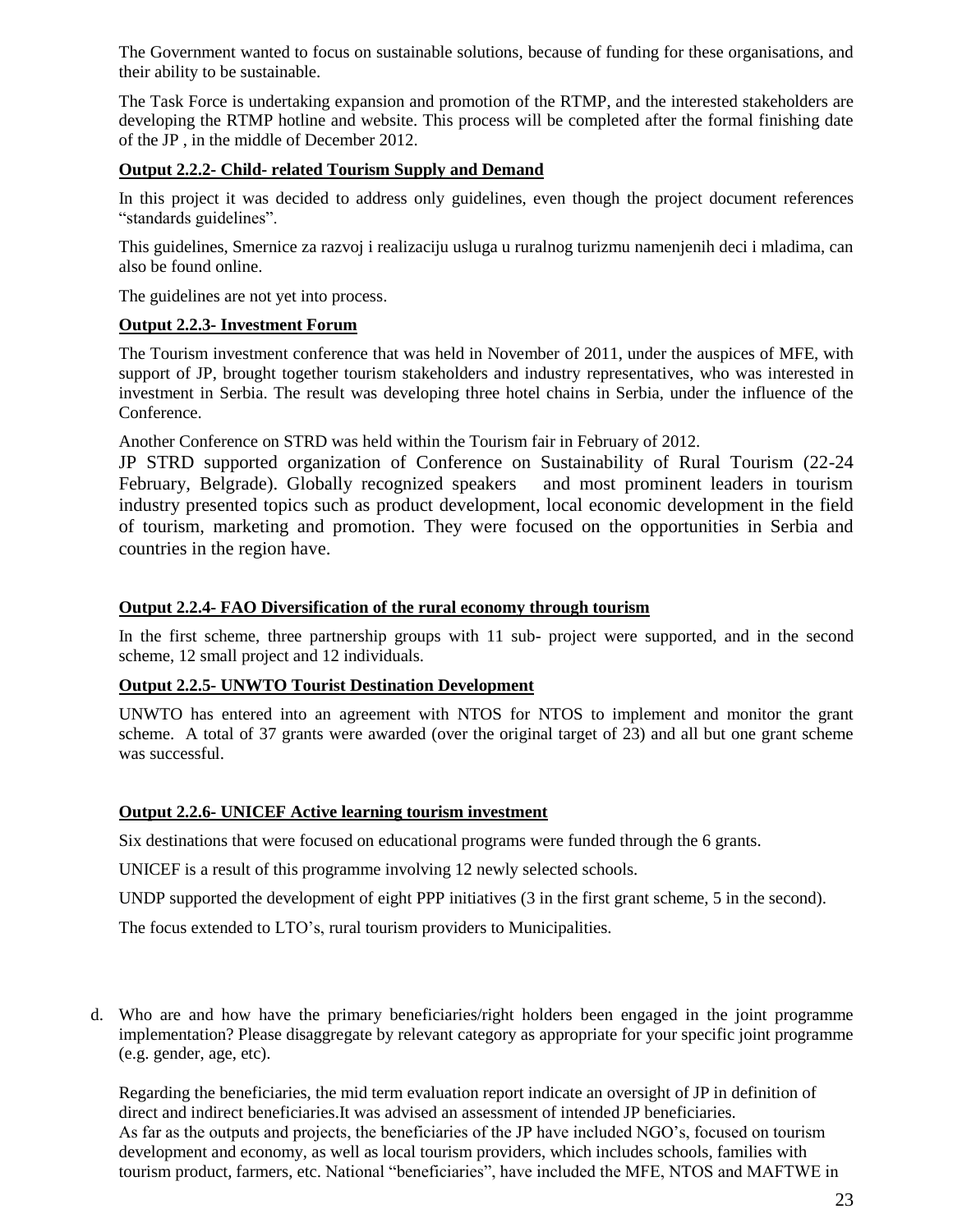terms that their participation was beneficial to their work on development of national plans and strategies.

| Number of organized trainings | 106        |
|-------------------------------|------------|
| Number of people trained      | 2273       |
| Number of training days       | 196.5      |
| Gender issue                  | 50% female |
|                               | 50% male   |

- e. Describe and assess how the joint programme and its development partners have addressed issues of social, cultural, political and economic inequalities during the implementation phase of the programme:
	- a. To what extent and in which capacities have socially excluded populations been involved throughout this programme?

Excluded populations has been given special attention, especially to vulnerable groups, such as unemployed women, and women in rural areas.

b. Has the programme contributed to increasing the decision making power of excluded groups vis-a-vis policies that affect their lives? Has there been an increase in dialogue and participation of these groups with local and national governments in relation to these policies?

The JP has indirectly affected their capacities, and increased their partnership networks, which represents condition for their more efficient role in policy advocacy.

c. Has the programme and it development partners strengthened the organization of citizen and civil society groups so that they are better placed to advocate for their rights? If so how? Please give concrete examples.

The JP had an direct impact on integrating sustainable development principles in national documents. Also the JP made direct impact on adopting and implementing national programmes, strategies and laws governing sustainable development and environmental protection in Republic of Serbia.

d. To what extent has the programme (whether through local or national level interventions) contributed to improving the lives of socially excluded groups?

The JP was designed with specific measures for addressing the needs of persons with disabilities:

- All pilot projects supported with JP funds with public access will be made accessible to persons with disabilities.
- All training, network forums and other initiatives supported by the JP will address disability issues and will be accessible to persons with disabilities.
- All websites and other information developed through the JP will be accessible to persons with disabilities by ensuring that all disabled persons' organisations are included in distribution.

The JP has considered gender equality in its implementation, including some specific activities and strategies to address gender priorities in rural tourism.

The JP project was intended to respond and contribute to MGD targets:

• Reduce unemployment rate of young by at least one third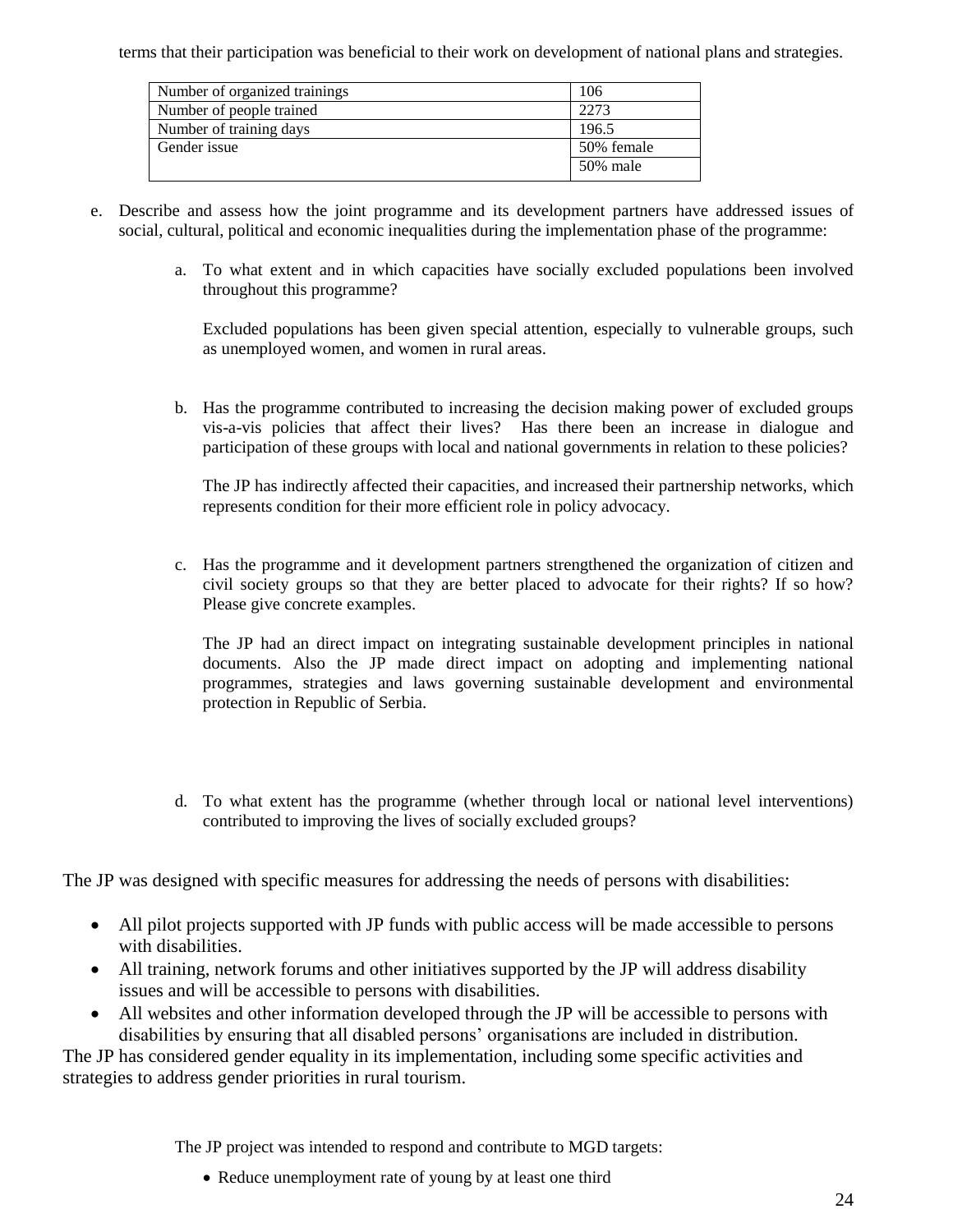- Reduce unemployment rate of persons with disabilities by at least 20 %
- Reduce unemployment rate of women by over 45 %
- Integrate sustainable development principals in national documents, stop the loss of natural resources and encourage their revitalisation.
- Adopt and implement national programmes, strategies and laws governing sustainable development and environmental protection of Republic of Serbia by 2015.
- Increase energy efficiency and usage of renewable energy.
- Adopt and implement national programmes, strategies and laws governing sustainable development and encourage their revitalisation/
- Increase energy efficiency and usage of renewable energy.
- Dynamic and sustainable GDP growth based on assumptions established by the National Investment Plan, the Strategy for Promotion and Development of foreign investment and the strategy for economic development until 2012.
- Increase investment in human resource development by 70%.
- e. Describe the extent of the contribution of the joint program to the following categories of results:
	- a. Paris Declaration Principles
	- Leadership of national and local governmental institutions- moderate

MFE and NTOS have assumed ownership of the entire tourism component of the project. Through the initiative of the MFE, the Rural Tourism Task Force was set up within the Ministry and, it was in collaboration with the Task Force that all capacity building programmes were organized and implemented.

- Involvement of CSO and citizens-1 Great involvement of CSO, citizens, and even public sector in trainings, grant projects, especially trough promotion of public private partnership and support to CSO implementing projects aimed at diversification of rural economy trough tourism in 4 targeted regions in Serbia
- Alignment and harmonization- large extent
- Innovative elements in mutual accountability (justify why these elements are innovative)
- b. Delivering as One
- Role of Resident Coordinator Office and synergies with other MDG-F joint programmes not observed, nothing to report; the only synergy with other MDG-F JPs was permanent use of the YEM experiences with reporting
- Innovative elements in harmonization of procedures and managerial practices (justify why these elements are innovative)
- Joint United Nations formulation, planning and management Not functioning even at least Programme manager is to be shared, nothing to report; joint planning of daily work depend in large extent of individuals and their readiness to cooperate; only technical assets e.g. cars were somehow managed together, although budget was shaped bad in that aspect since no cars were provided form the beginning of project, but few old were used with lots of troubles; constant tendencies of UNDP to establish itself as the lead agency was noticed. UNDP and WTO often tended to function individually on behalf of the UNJP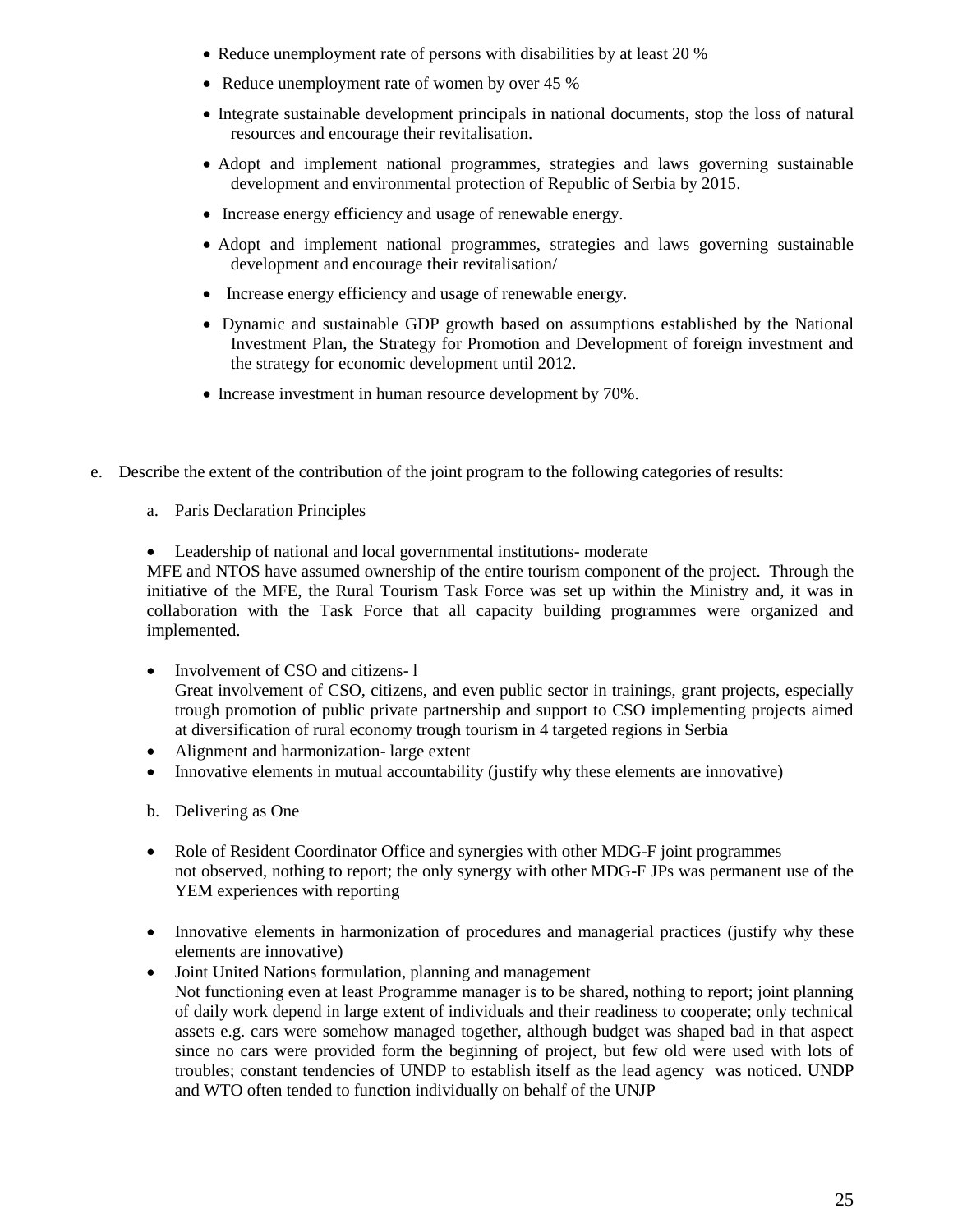# **III. GOOD PRACTICES AND LESSONS LEARNED**

a. Report key lessons learned and good practices that would facilitate future joint programme design and implementation

One of the key to the success of the JP was dedication of national partners. The reason the cooperation was successful, is because the National partners (NTOS and MFE), treated JP as their own. There is one area where JP could have improved, and that is better understanding and learning about National institutions function, and in that way it is possible to have grater accomplishes in sustainability of initiatives .

b. Report on any innovative development approaches as a result of joint programme implementation

The JP delivered a set of innovative initiatives that will have long-term, positive and structural impact on policies, procedures and legislative instruments at both national and local level.

LAG trainings were jointly organized by EU funded "The LEADER Initiative Serbia" (LEADER) project and UN Joint Programme "Sustainable Tourism for Rural Development". In addition, Ministry of Agriculture, Trade, Forestry and Water Management of Republic of Serbia as well as European Union (EU) Delegation representatives had active role at this Training. The purpose of the training was to introduce basic principles of EU LEADER approach, to provide crucial information and skills important for creation of Local Action Group (LAG), and finally, to promote cooperation between different actors active in the field of rural development.

Sequenced design of project activities which include assessments done by teamed external expert and local stakeholder with extension role in rural community, demand driven design of capacity building activity by an expert and policy making level and self evaluation of achieved results which follows monitoring action provided by local extension partner is obviously creating lost of benefits for local rural population participating in FAO activities on the field. Permanent partnership of FAO team and local extension organisation (NGO, but not limited to it) is providing better selection of possible target group for trainings then by ad-hoc invitation passed to the public through media or any other channel. Rural development network members are good local implementation partners, yet they themselves can also benefit of every training intended for local population to be able to later rise interest of the rest of rural population and provide answers to their question.

UNWTO is a non-resident agency. It was crucial therefore to develop a strong partnership with national partners. In this regard, the grants scheme was implemented, monitored and evaluated in its entirety by NTOS in partnership with UNWTO. This improved the capacities of the NTOS in project management while, at the same time, fostered and strengthened the partnerships between NTOS and LTOs to raise awareness of the concept of tourism clusters and promote the applications for grants which stimulated the creation of clusters.

Based on the development recommendations stated in the Rural Tourism Master Plan, municipalities are able to succesfully apply for funding from funds that were not as readily accessible prior to the development of the Master Plan. Some municipalities have already successfully mobilised funds, mainly for tourism infrastructure.

Sequenced design of project activities which include assessments done by teamed external expert and local stakeholder with extension role in rural community, demand driven design of capacity building activity by an expert and policy making level and self evaluation of achieved results which follows monitoring action provided by local extension partner is obviously creating lost of benefits for local rural population participating in FAO activities on the field. Permanent partnership of FAO team and local extension organisation (NGO, but not limited to it) is providing better selection of possible target group for trainings then by ad-hoc invitation passed to the public through media or any other channel. Rural development network members are good local implementation partners, yet they themselves can also benefit of every training intended for local population to be able to later rise interest of the rest of rural population and provide answers to their question.

- c. Indicate key constraints including delays (if any) during programme implementation
- a. Internal to the joint programme:
- The change in Joint Programme Manager. Once the change was effected, programme activities, but, more importantly in team and partnership building.
- Recruiting and contracting procedures (LoAs and ToRs)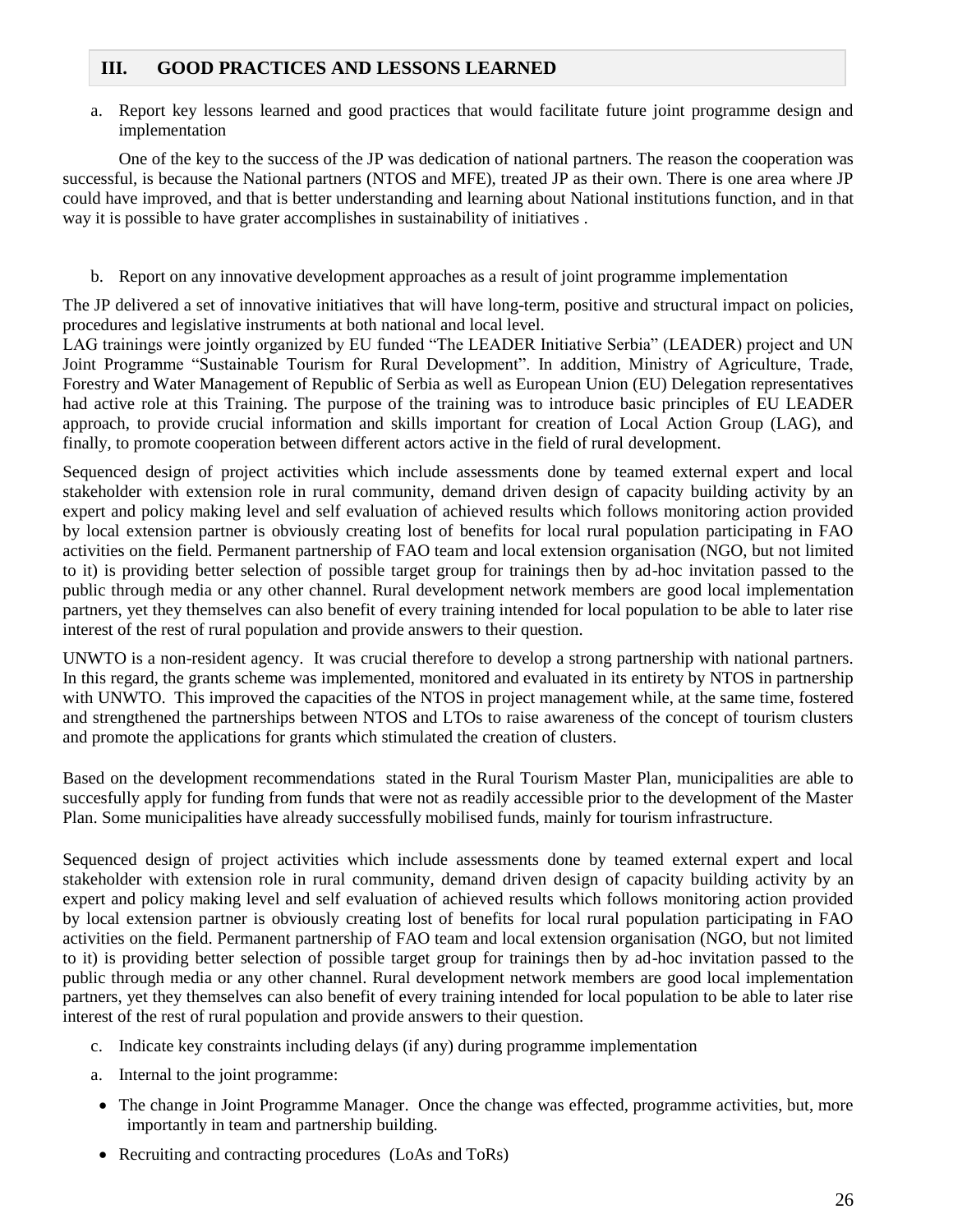### b. External to the joint programme

Small capacity of MoA was creating delays in grants disbursements, but also absence of MoA representatives in field actions, trainings and monitoring activities; it was noticed that MoA representatives are mainly not interested to participate in any activity in which at least per diem is not provided (due to FAO rules, eligibility for per diems depended on time spent on the field plus provided transport and food) by UNJP. MoA obviously have limited absorption capacity for technical assistance and knowledge transfer, but also political instability is making even bigger problems – during UNJP program, MoA have changed 3 ministers and his associates with approximately 6 months requested for reestablishment of cooperation and provision of new contacts of responsible officers.

The national elections in May 2012 impacted on the implementation of certain project activities especially in relation to the constitution of the Rural Tourism Task Force.

c. Main mitigation actions implemented to overcome these constraints

Strong technical support was provided to Ministry of Agriculture, Forestry and Water Management for processing grants and scheduling of activities was tried to be done in advance with M representatives in charge; political problems FAO couldn't mitigate although tried every time to establish immediately contacts with the new managements

External to the joint programme– the national elections in May 2012 impacted on the implementation of certain project activities especially in relation to the constitution of the Rural Tourism Task Force.

- d. Describe and assess how the monitoring and evaluation function has contributed to the:
- a. Improvement in programme management and the attainment of development results

The JP team managed a range of monitoring and evaluation process through the program, to ensure the relevance and quality provided to National partners.The JP team managed a range of monitoring and evaluation processes throughout the life of the programme to ensure the quality, relevance and effectiveness of the technical assistance provided to national partners. These processes included regular performance monitoring exercises focused on the technical aspects of the Joint Programme; a mid-term evaluation that appraised also management arrangement, synergies and coordination among implementing agencies; and a final summative evaluation conducted in November 2012.

b. Improvement in transparency and mutual accountability

Accountability and transparency was ensured at early stages of the JP;s implementation through a number of mechanisms, that included regular meetings. In both (a) and (b) above, it ensured that project activities were followed in accordance with annual work plans and budgets. It also helped to discover opportunities for synergies with work plans of other partners.

c. Increasing national capacities and procedures in M&E and data

The JP STRD aimed to strengthen the capacity of national and local institutions to generate and use data for programme development and implementation, policy advocacy and reporting. It also strengthened national and local institutions and partners to design, monitor and evaluate programmes.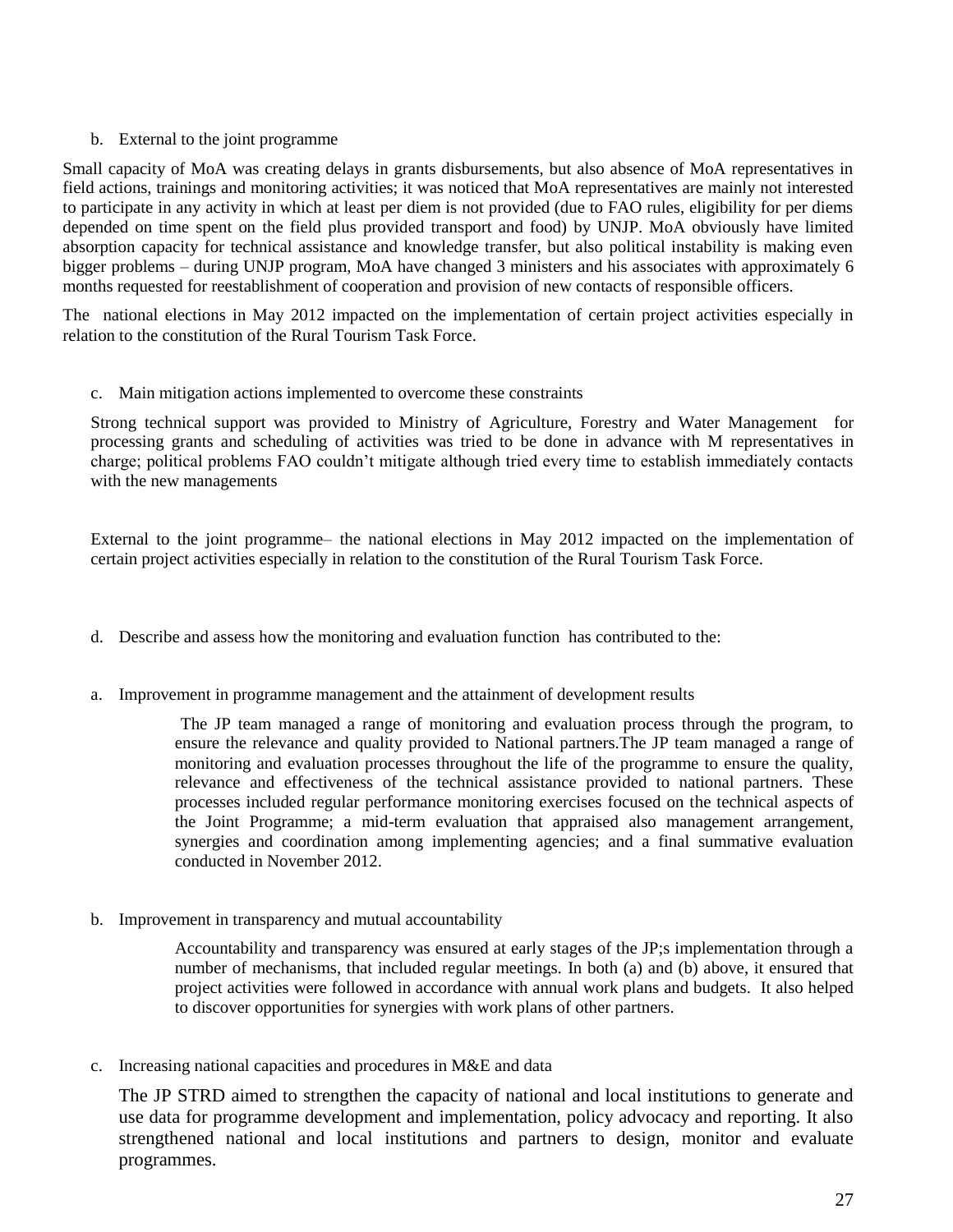Within the **M&E component** one of the activity was focused on research ''*Structure and volume of rural tourism income''.* The primary objective of this research was to determine the total revenue from this type of tourism, to determine the sustainability performance of tourism and its importance for rural development. Determination of income from tourism is followed by analysis of the elements of supply and analysis of ways of service commercialization in rural tourism. Understanding the structural elements essential for business and exploring ways of households functioning led to the regularities that show positive and negative aspects, important for generating revenue in the industry.

Also, research objectives was to determine the opportunities and obstacles for further development of rural tourism in Serbia and to clarify how the households engaged in rural tourism are functioning: what is their material base for the development of tourism, business and trade features, human resources, organizational, investment and other properties.

Based on the analysis and conclusions set out, the goal was to make recommendations to overcome limitations in the development of households offer and thereby create opportunities for more efficient operations and achievement of growth in total revenue.

d. To what extent was the mid-term evaluation process useful to the joint programme?

The mid-term evaluation was very useful, as it provided concrete recommendations, that JP team was able to use to enhance some of the segments. Again, to take stock of progress in programme implementation, identify areas of constraint, and, propose recommendations for re-formulation of certain activities to re-align outcomes with issues which emerged from the initial phases of the programme implementation (e.g. re-definition of capacity building programmes).

- e. Describe and asses how the communication and advocacy functions have contributed to the:
- a. Improve the sustainability of the joint programme

The JP communication and advocacy was design with the main goal, to create a framework for policy advocacy and strategic communication for JP, promoting the key of issues of rural tourism.

b. Improve the opportunities for scaling up or replication of the joint programme or any of its components

National partners have been well informed about JP STRD activities by exchange of programme information through PMC/NSC meetings, presentations and reports, provision of additional information, production of factsheets as summary information products, promotion of web-page etc. As they were regularly supplied with progress reports and informed about the achievements of the programme, representatives of National Partners expressed their satisfaction with the programme on many occasions, which contribute to potential provision of financial support for the replication of the programme.

c. Providing information to beneficiaries/right holders

Advocacy and communication has ensured that the beneficiaries are well informed about JP's activities, and updated on overall achievements of the programme. This was achieved through proactive work to ensure regional and local media appearance and presence of fact sheets, and specific activities.

FAO team haven't noticed any particular improvement due to engagement of communication specialist, but communication interactive line which was established with the local level through rural development network was very useful in all mentioned aspects. Unfortunately during 2012, activities of local member of the network were down, while regional centres continued with their work.

Communication and advocacy has ensured that the beneficiaries are well-informed about JP activities and continuously updated on overall achievements of the programme. This was achieved through production of factsheets as summary information products, proactive work to ensure local and regional media appearances and presence with success stories and overall positive coverage, outreach activities in order to disseminate relevant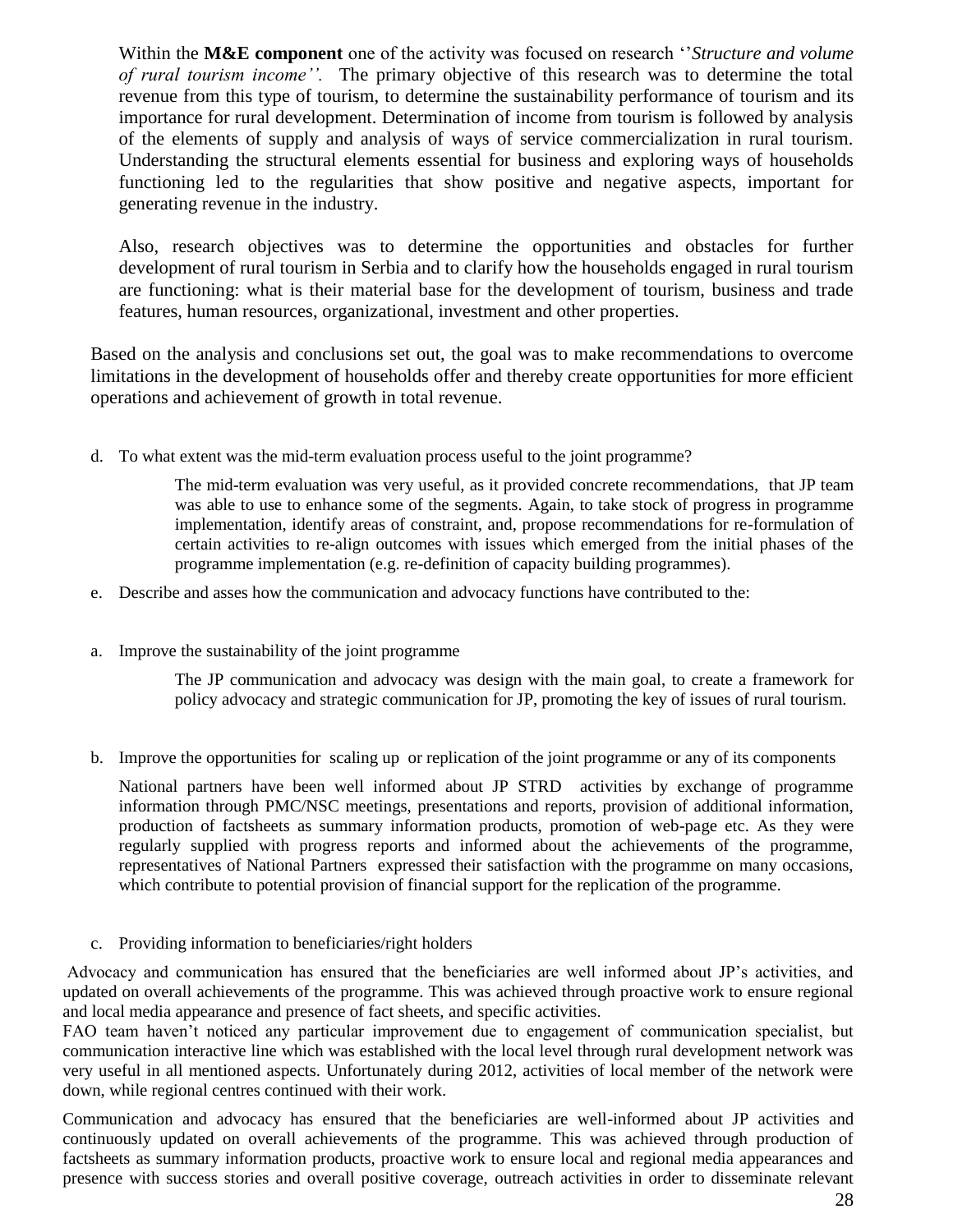information to all beneficiaries, as well as through promotion of JP STRD, and promotional movie.

- f. Please report on scalability of the joint programme and/or any of its components
- a. To what extend has the joint programme assessed and systematized development results with the intention to use as evidence for replication or scaling up the joint programme or any of its components?

FAO have compiled a whole book with systemised development results including description of actions and its rationale. This book align with all studies and trainings materials will be available to all regular participants of trainings and other activities, plus to ministries and TOS after the project is finished.

b. Describe example, if any, of replication or scaling up that are being undertaken

Regional initiative of marketing small farmers products and rural tourism "Srpska magaza" was called to national level and spreading through UNJP pilot regions and out of them

c. Describe the joint programme exit strategy and asses how it has improved the sustainability of the joint program

Document on Phase 2 of JP STRD was prepared and circulate by the Ministry of Finance and Economy during the last PMC meeting.

The document relates to the proposals prepared by the UN partners of the Joint Programme early 2012. It suggests development of regional tourism product, development of Tourism Information and Investment Portal (TIIP), create linckages not just for rural, but between all stakeholders in tourism.

# **IV. FINANCIAL STATUS OF THE JOINT PROGRAMME**

a. Provide a final financial status of the joint programme in the following categories:

1. Total Approved Budget 2.Total Budget Transferred 3. Total Budget Committed 4.Total Budget Disbursed (annex 7a and 7b )

b. Explain any outstanding balance or variances with the original budget

# **V. OTHER COMMENTS AND/OR ADDITIONAL INFORMATION**